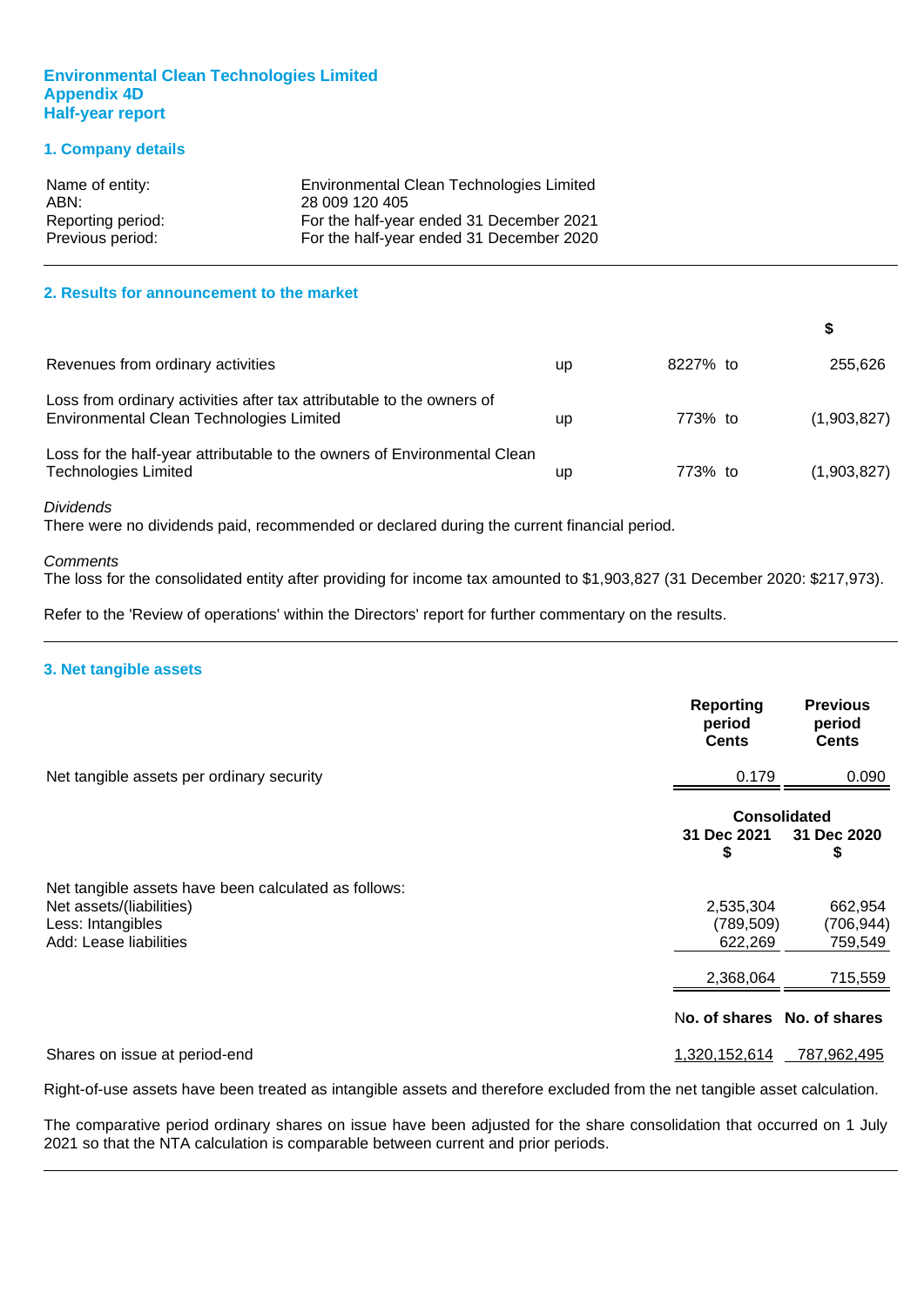#### **Environmental Clean Technologies Limited Appendix 4D Half-year report**

#### **4. Control gained over entities**

Not applicable.

#### **5. Loss of control over entities**

Not applicable.

#### **6. Audit qualification or review**

#### *Details of audit/review dispute or qualification (if any):*

The financial statements were subject to a review by the auditors and the review report is attached as part of the Interim Financial Report. The review report contains a paragraph that draws attention to the use of the going concern basis for the preparation of the financial statements.

#### **7. Attachments**

*Details of attachments (if any):*

The Interim Financial Report of Environmental Clean Technologies Limited for the half-year ended 31 December 2021 is attached.

#### **8. Signed**

As authorised by the Board of Directors

Glenn Fozard Managing Director

28 February 2022 Melbourne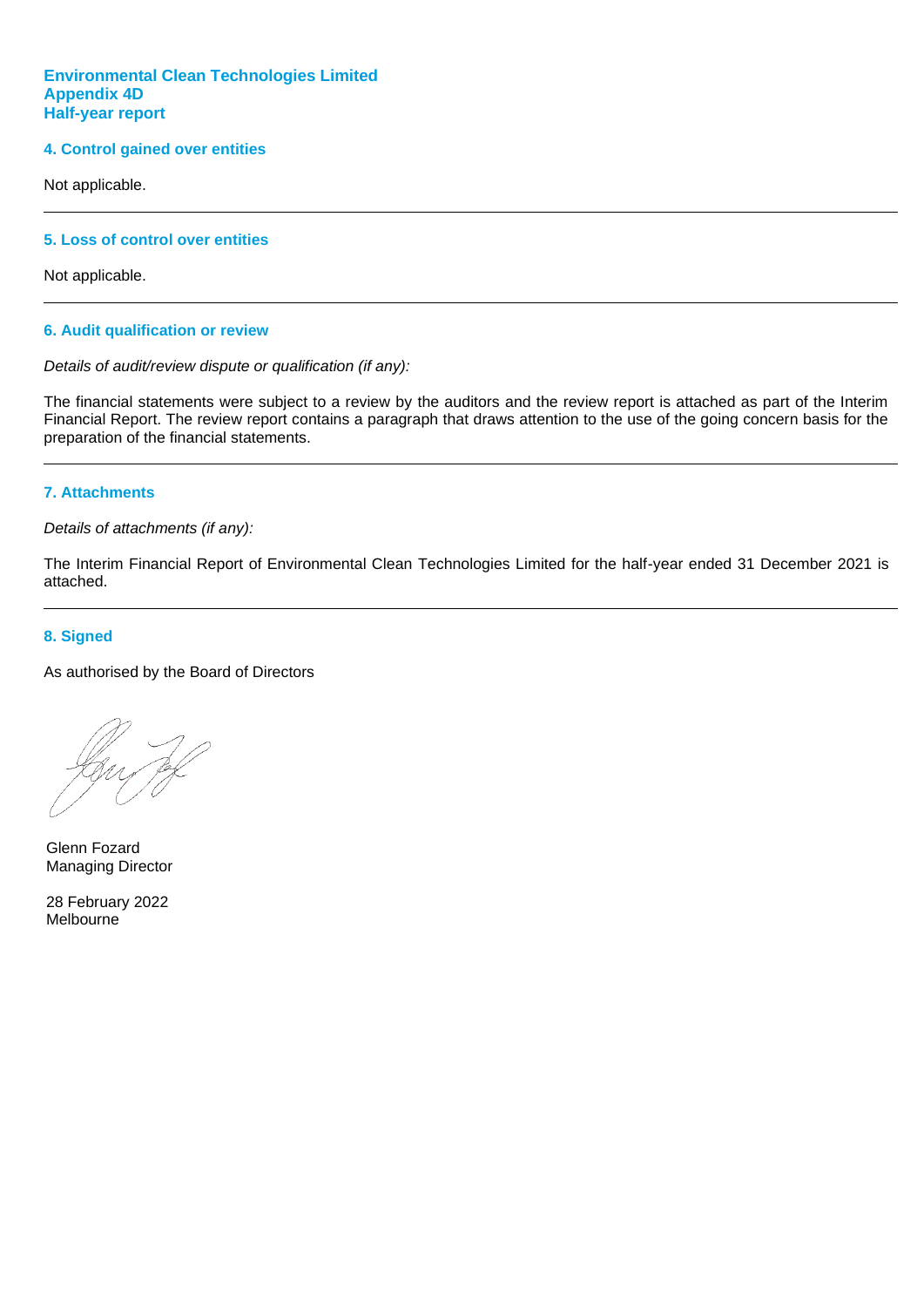# **Environmental Clean Technologies Limited**

**(ABN 28 009 120 405)**

# **Interim Financial Report - 31 December 2021**

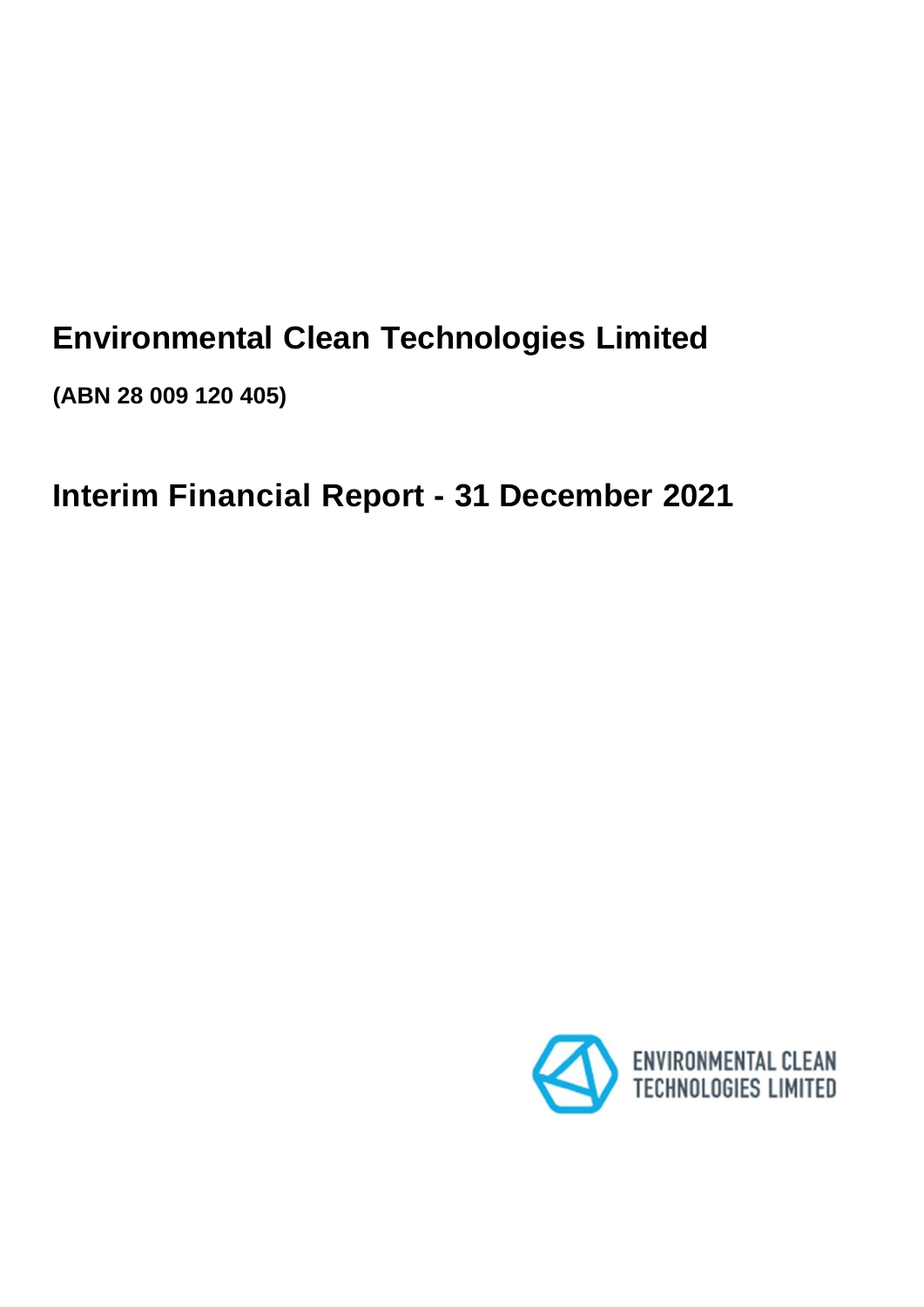The directors present their report, together with the financial statements, on the consolidated entity (referred to hereafter as the 'consolidated entity') consisting of Environmental Clean Technologies Limited (referred to hereafter as the 'Company' or 'parent entity') and the entities it controlled at the end of, or during, the half-year ended 31 December 2021.

#### **Directors**

The following persons were directors of Environmental Clean Technologies Limited during the whole of the financial halfyear and up to the date of this report, unless otherwise stated:

*Non-Executive Directors:* Jason Marinko - Chairman (appointed 2 September 2021) Tim Wise (appointed 2 September 2021) James Blackburn

*Executive Directors:* Glenn Fozard (Managing Director)

*Former Non-Executive Directors:* Neil O'Keefe (retired 2 September 2021)

*Former Executive Directors:* Ashley Moore (retired 2 September 2021)

#### **Principal activities**

During the financial period, the principal continuing activities of the consolidated entity consisted of investment, research, development, and the commercialisation of technologies which bridge the gap between today's use of resources and tomorrow's zero-emissions future with an emphasis on the energy and resource sectors. Such activities included:

- developing a scaled demonstration of COLDry at the Bacchus March site; and
- managing the research and development of, and commercialising the value within, the consolidated entity's intellectual property.

#### *COLDry Demonstration Project (COLDry Project)*

A project to develop and build a scaled COLDry demonstration plant at Bacchus Marsh was commenced at the beginning of the 2020 financial year.

Comprised of ~25,000 tpa COLDry plant (Phase 1) and the addition of new plant and equipment to produce high-value energy products including char and synthesis gas (Phase 2), the project constitutes a small-scale commercial demonstration of the Company's proprietary COLDry technology integrated with other processes to produce agricultural char and synthesis gas capable of transformation into other valuable streams like hydrogen, formic acid and dimethyl ether.

Despite continued COVID-driven systemic bottlenecks across supply chains and ongoing labour market shortages slowing scheduled progress, Phase 1 is currently targeting commissioning by the end of Q3FY22.

During the period the Company advised that Phase 2 had been paused to focus on re-engaging with large energy companies that have previously indicated an interest to see the COLDry process at large scale and re-evaluating the various downstream opportunities for its products in light of broad government and industry support for the emerging hydrogen industry.

As a result of this review, the Company subsequently announced the commencement of the feasibility study for its Net Zero Emission Hydrogen Refinery project (Headline Project), proposed for deployment in Victoria's Latrobe Valley, and the acquisition of land adjacent to the Yallourn lignite mine.

This shift in focus brings forward the Company's plans for the large-scale commercial demonstration of its COLDry process as part of an integrated hydrogen hub, enabling the future net-zero emission use of lignite combined with biomass waste, the high-volume manufacture of agricultural char and clean chemical fuels like hydrogen.

The initial objective of Phase 2 was limited to the installation of a rotary kiln to enable the production of char for commercial sale. The review has identified a range of opportunities to broaden the scope of Phase 2 to include the capability to support the Company's proposed Headline Project in Victoria's Latrobe Valley.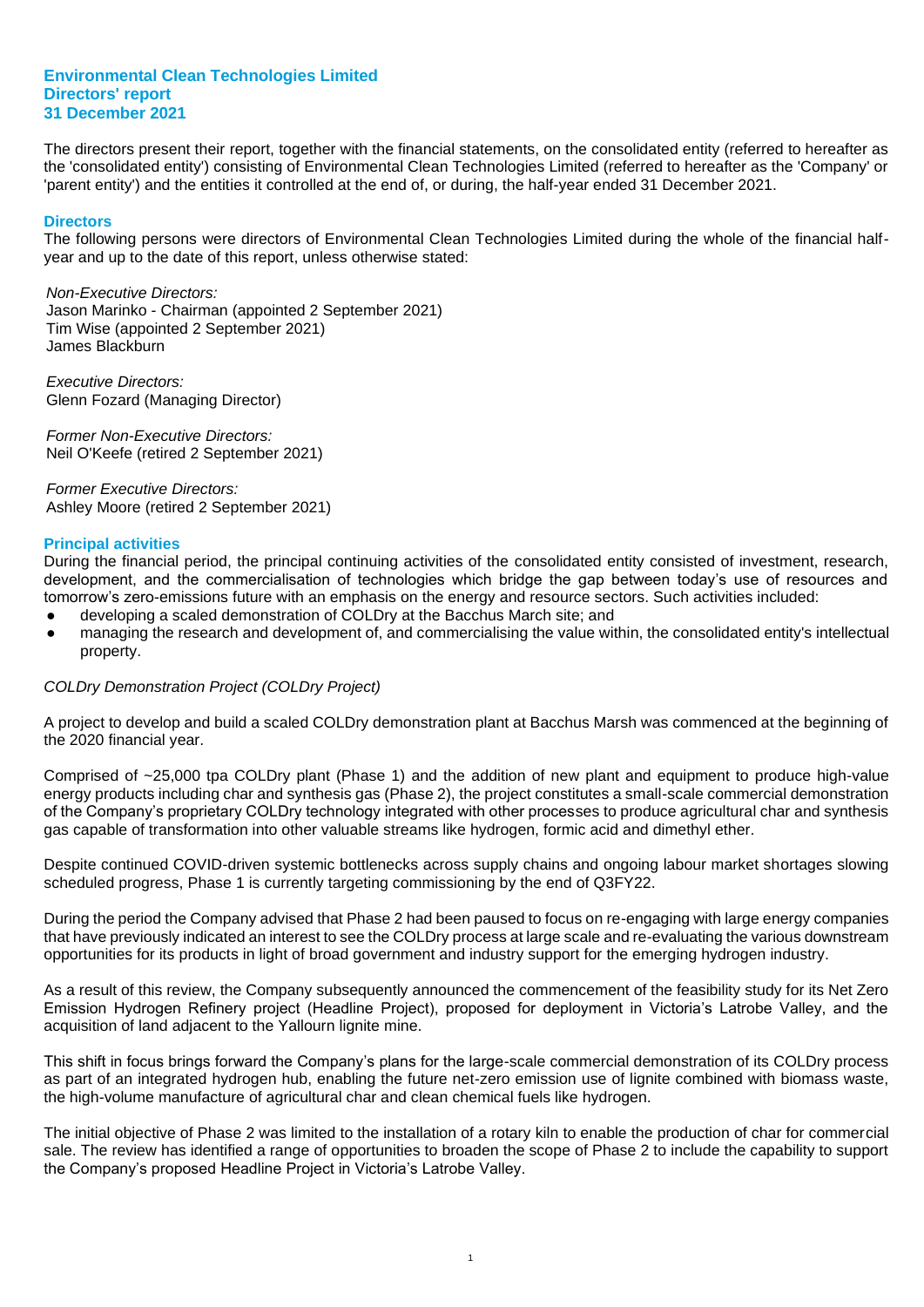As such, the scope of the COLDry Project at Bacchus Marsh has grown, becoming an integral stepping stone to the larger hydrogen-focused project in the Latrobe Valley, informing the design of the large-scale COLDry plant and providing testing facilities to underpin full-scale development, including process and product development and optimisation.

The R&D objectives of the project include:

- Scale up from COLDry pilot scale including:
	- fully bespoke 5-pass conditioning system
	- incorporation of higher capacity primary processing train
	- packed bed dryer capacity and efficiency redesigns
- Blending of lignite with biomass waste streams
- Recovery and utilisation of waste energy from the char kiln
- Integration with waste energy application, being the char kiln, to provide drying energy for the COLDry process
- Utilisation of syngas produced from the char kiln
- Production of solid fuel COLDry pellets, to target specification
- Production of char from solid fuel COLDry pellets, to target specification (subject to resumption of Phase 2 activity)
- Research into improved fertility treatments of the produced char
- Demonstration of formic acid, hydrogen and dimethyl ether production (subject to resumption of Phase 2 activity)
- Demonstration of environmental credentials including generation of carbon credits and net zero emission processing.

#### *COLDry Process*

The COLDry process is a low temperature, low pressure and therefore a low-cost method of drying lignite and other similar substrates to produce an upgraded product suitable as a feedstock for a range of high value applications. The process is currently poised to progress from pilot-scale to demonstration-scale allowing techno-economic validation ahead of intended broader commercial roll-out.

The COLDry process produces dry, dense pellets that are stable, easily stored, can be transported, and are of equal or higher energy value than many black coals.

The COLDry process also acts as a 'gateway technology', making an ideal front-end feedstock that enables numerous higher value upgrading applications such clean hydrogen, syngas, fertiliser, agricultural char, graphitic carbon and iron production. When integrated with the HydroMOR process, the COLDry process provides an essential and cost effective front-end drying and pelletising solution that enables the world's first and only lignite based primary iron production method.

Essentially, the COLDry process combines two mechanisms to achieve efficient, cost-effective drying; lignite densification; and waste heat utilisation. Lignite densification is achieved through the destruction of the internal porous structures, mobilising the structurally trapped water within lignite. Waste heat utilisation provides 'free' evaporative energy to remove the moisture, thereby minimising paid energy input, resulting in net energy uplift and net CO<sub>2</sub> reductions.

#### *HydroMOR Process*

HydroMOR is an improved version of the Company's previously named Matmor process which is a cleaner, lower-emission, one-step process for producing high-grade primary iron, using lignite to displace the need for coking coal, as used in the conventional blast furnace process.

HydroMOR is an improvement over the existing Matmor process, deriving further advantage from its unique raw material base, especially the hydrocarbon-rich lignite used in the role of reductant. The process derives its name from the utilisation of hydrogen to drive the reduction process used to produce metals from ore. The hydrogen is produced in-situ from the lignite within the process, avoiding the need for external hydrogen production plant.

The HydroMOR process leverages a fundamentally different chemical pathway compared to the conventional blast furnace process, enabling the use of alternative raw materials, providing a lower-cost primary iron making alternative.

HydroMOR creates a high-grade iron product from lignite and ferrous media such as iron ore, mill scale or other iron bearing wastes or tailings. The process involves blending lignite with iron ore or other metal oxide bearing media to form a paste that is dried using the COLDry process. The 'composite' pellets are then fed into the Company's simple low cost, low emission, patented retort (vertical shaft furnace) where the remaining moisture is removed, the lignite chemistry is harnessed and the iron oxides are reduced to metal.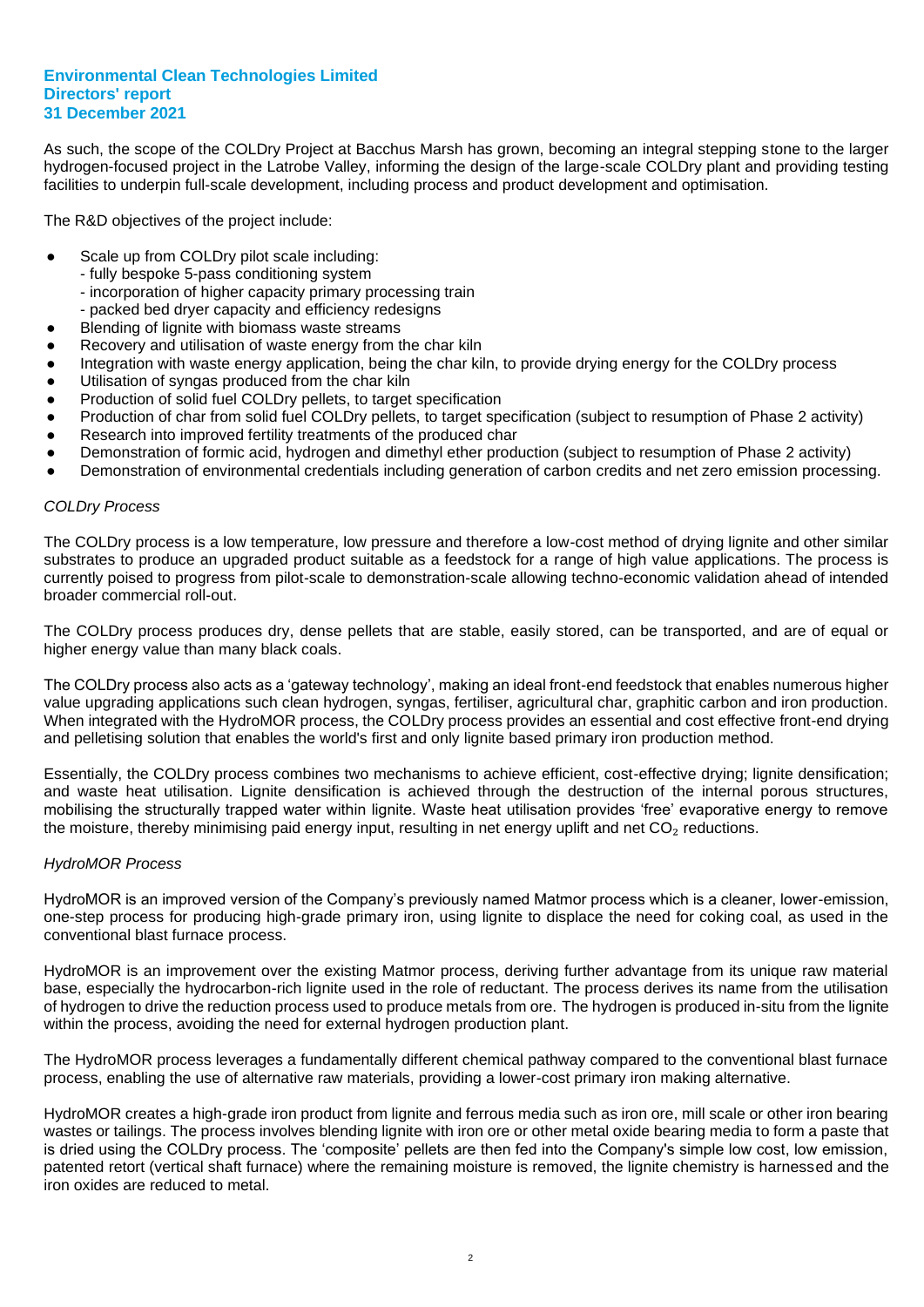The HydroMOR process operates below 900 degrees Celsius, compared to a blast furnace which operates at around 1500 degrees Celsius. Lower temperature operation requires less energy input and results in less thermal stress on the plant, enabling lower cost materials to be used in its construction.

HydroMOR metal product is an ideal feedstock for the production of specific grades and forms of iron and steel, via secondary processes such as electric arc, induction furnace or fully integrated steel making.

The benefits the Company sees in the application of the HydroMOR process include further reductions in capital cost due to its ability to achieve the required metal reduction at a lower temperature, and operating savings in terms of raw material efficiency improvements, as well as decreased  $CO<sub>2</sub>$  intensity. With the capital cost savings being applied to carbon offsets, this brings closer the potential of net zero steel production.

#### *COHgen Process*

ECT is developing an alternative to the conventional gasification-steam methane reforming method of hydrogen production from lignite, called Catalytic Organic Hydrogen generation, featuring:

- Up to 70% lower CO<sub>2</sub> emissions than conventional lignite gasification-based hydrogen production
- $\bullet$  Lower carbon capture and storage (CCS) reliance and cost, due to lower  $CO<sub>2</sub>$  emissions
- Higher hydrogen vield per tonne of lignite than conventional lignite gasification
- Lower estimated cost than conventional lignite, renewable and natural gas-based hydrogen production routes
- Utilises an abundant, affordable, environmentally friendly catalyst that can be used multiple times.

The COHgen process utilises a unique low-cost catalyst to facilitate the low temperature catalytic thermal decomposition of the hydrocarbons generated from lignite.

The Company is currently developing a strategy and associated budget for progression to the next stage of commercialisation.

#### *CDP Waste-to-Energy*

The Company announced on 10 July 2019 that it had completed the purchase of a catalytic de-polymerisation (CDP) technology which is capable of producing automotive diesel from a range of hydrocarbon-based inputs including various waste and hydrocarbon streams such as waste timber, end-of-life plastics and lignite.

The ECT Group is yet to devote further resources to the development of this activity as the focus has been on the rebuild of the Bacchus Marsh facility.

#### *Research and Development*

In support of developing further value from our existing suite of technologies, the Company maintains a regular R&D program, often in collaboration with research and education organisations. The following is a list of current programs:

#### **COLDry**

- Pellet formation and robustness
- Commissioning support
- End user trials
- Process integration:
	- Char
		- Fertility treatment
		- Graphitic & active carbons
	- Synthesis Gas
		- Hydrogen
		- Formic Acid
		- Dimethyl Ether
		- Hydrogen Fuel Cells
		- Electricity Turbine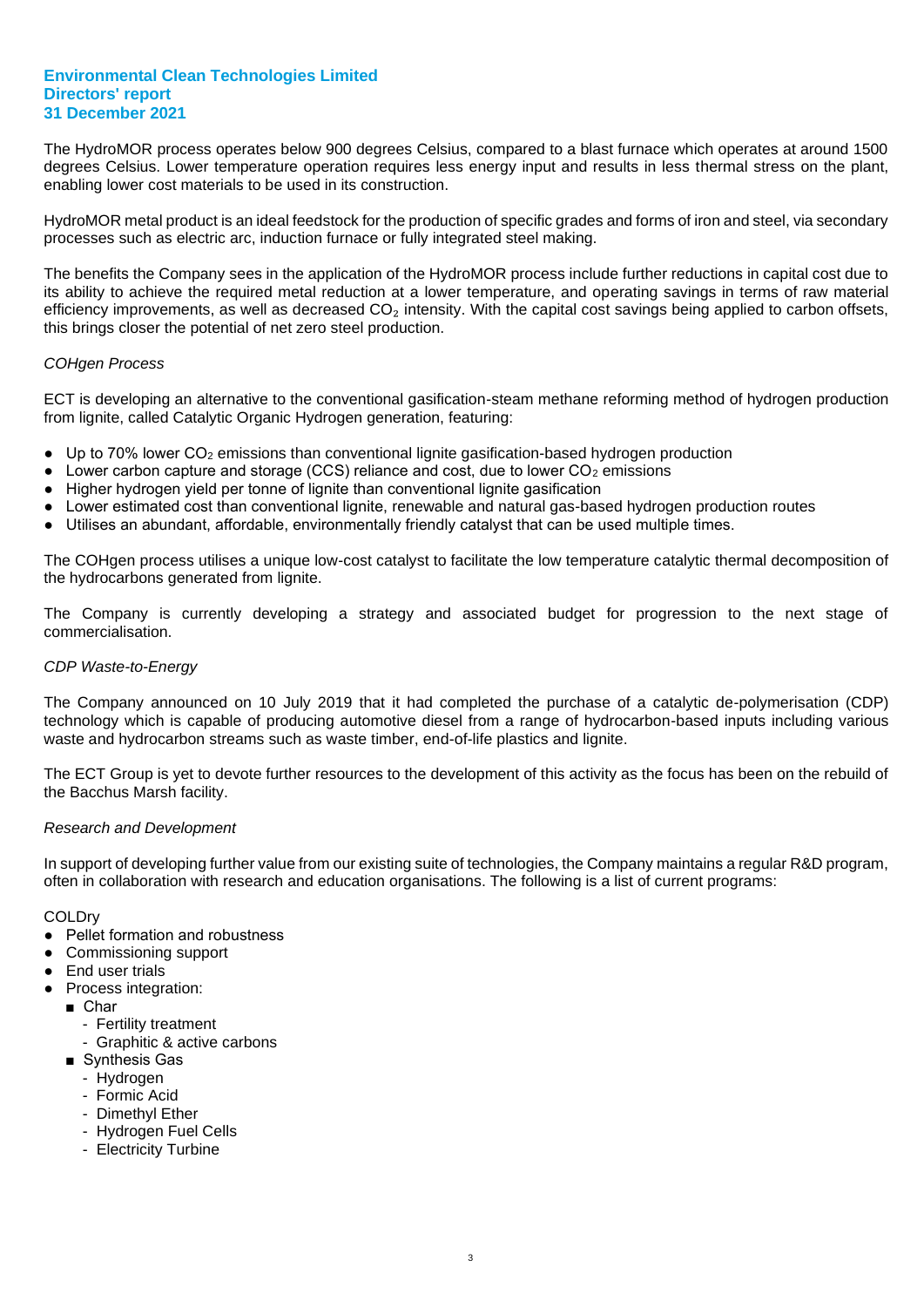- **Feedstock selection** 
	- Biomass waste
	- Yallourn lignite
	- Maddingley lignite

#### HydroMOR

- HILT CRC engagement
- End user / development trials

#### **COHGen**

- Patent development work program
- Catalyst development & evaluation
- FEnEx CRC engagement / Ammonia utilisation

#### *Intellectual Property*

The consolidated entity owns the COLDry, HydroMOR, COHGen and CDP-WTE intellectual property. Aspects of the COLDry process are covered by patents in a range of major markets with significant lignite deposits.

In November 2017, the Company submitted a Patent Cooperation Treaty application following the submission of an Australian provisional patent application in November 2016. This is the next step in the intellectual property protection of the Company's new HydroMOR technology platform. The filing sets in place the timetable for the subsequent national based process for IP protection, where individual patent submissions will be made in each geography of interest. Subsequent to the reporting period, the Company received notification that its HydroMOR patent had been accepted in Russia and Europe and it anticipates that the patent will be granted within approximately 6 months.

Due to its intrinsic reliance on COLDry for feedstock preparation, HydroMOR and COHGen are afforded an additional degree of protection via COLDry intellectual property. In markets where neither COLDry nor HydroMOR patents exist, the Company will employ other IP protection strategies.

#### *Equity Lending Facility ('ELF')*

During the year, ECT Finance Ltd ('ECTF'), a subsidiary of the Company, continued to manage its portfolio of ELF loans. The ELF for unlisted options was wound up on 30 June 2021, one month earlier than the original expiry date of 31 July 2021 with the agreement of all parties as it was known that the loans would not be repaid given the Company's share price. New ELFs were established using the Company's shares as security that were issued as part of the shortfall from the non-renounceable rights issue as well as shares that were forfeited when borrowers decided not to repay ELFs that were associated with the ESIOA and ESIOB option series. A further ELF was provided to the lead manager (or their nominees) of the Company's convertible promissory note issue.

#### **Review of operations**

The loss for the consolidated entity after providing for income tax amounted to \$1,903,827 (31 December 2020: \$217,973).

Revenue and other income for the period of \$671,113 is lower than the prior corresponding period (31 December 2020: \$1,106,847) largely due to the comparative period including insurance proceeds of \$593,012. Revenue for the period included once-off sales from the Wood247 pilot business of \$251,927.

Total expenses for the six months to 31 December 2021 were considerably more compared to the same period last year as a result of the following factors: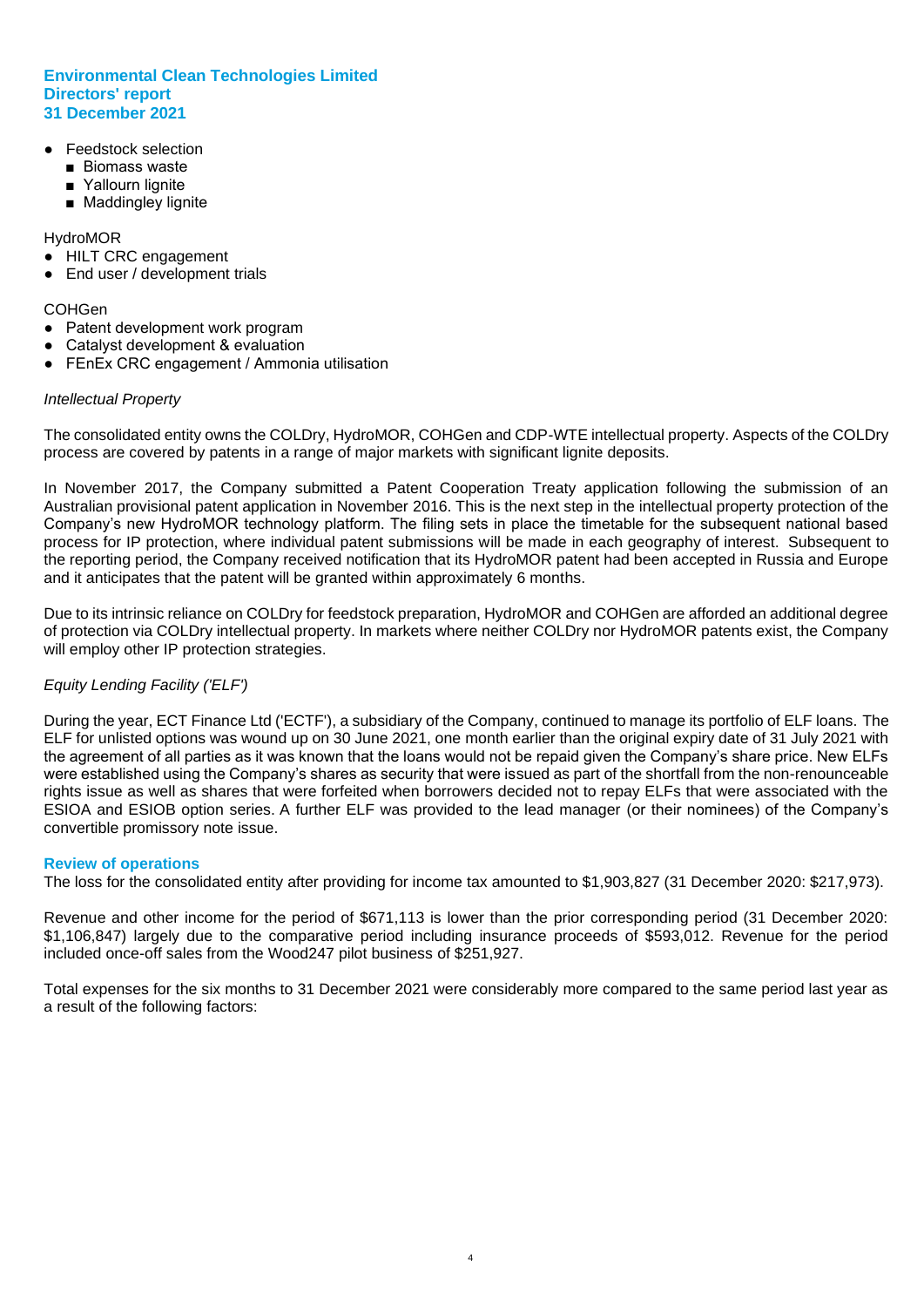- Corporate costs increased due to:
	- increased costs for ASX listing fees due to an increase in the market capitalisation and new share issues
	- increased share registry costs associated with new share issues
	- increased corporate advisory and consulting fees mainly associated with the Coldry demonstration project activities at Bacchus Marsh
- Depreciation and amortisation increased compared to the prior year as many assets were installed ready for use at the end of the last financial year and as such depreciation has been recognised on these assets for the first time during the six months ended 31 December 2021
- Employee benefits costs increased as a result of additional labour costs associated with Wood247
- The increase in finance costs was primarily due to interest on the convertible promissory notes which were issued during the reporting period
- Sales and marketing costs increased due to advertising costs associated with Wood247

#### *COLDry Demonstration Project*

The Company continued the construction and installation of the COLDry demonstration project which started in June 2020. This activity was the Company's main activity during the reporting period and comprised the building of a scaled-up COLDry plant.

#### *Gippsland Region Hydrogen Cluster (GRHC)*

The Company accepted an invitation to join the GRHC as a member of the advisory committee.

The GRHC was formed by the Committee for Gippsland and National Energy Resources Australia (NERA) with the stated purpose to 'build a competitive clean hydrogen industry in Gippsland that will create jobs, secure investment, generate export income and help lower emissions'.

*Heavy Industry Low-carbon Transition Cooperative Research Centre (HILT-CRC)*

The Company joined the HILT-CRC as an affiliate partner.

HILT-CRC is positioned to be Australia's leading collaboration transforming the heavy industry for the low-carbon economy. Participants will seek to develop and demonstrate the technologies needed to grow Australia's economy, unlocking potential value of \$48.7 billion in annual revenue and \$92 billion in investments, while mitigating CO<sub>2</sub> emissions.

Consisting of 3 programs, HILT aims to drive down the emissions intensity of the steel, aluminium and cement industries.

ECT has unlocked the chemistry of lignite, enabling the shift from CO2-intensive lignite-fired power generation to the future low and zero-net emission use of lignite, including:

- Hydrogen, char and synthesis gas via our COLDry process integrated with other complimentary processes
- Iron and steel production via our HydroMOR process
- Hydrogen production via our COHgen process
- Lignite to diesel production via our CDP-WTE process

Enabled by the Company's zero-emission lignite drying process COLDry, the Company will seek to develop its suite of solutions for Victoria's lignite resource.

#### *Future Energy Exports Cooperative Research Centre (FEnEx CRC)*

In addition to joining the GRHC and HILT-CRC, the Company continued its activities under the FEnEx CRC.

FEnEx CRC is Australia's leading hydrogen industry development program helping focus and drive hydrogen research efforts across industry and academia. During the period, the Company formalised its participation in the program through the signing of a 'Supporting Participant Agreement'. The FEnEx CRC aims to execute cutting-edge, industry-led research, education and training to help sustain Australia's position as a leading LNG exporter, and enable it to become the leading global hydrogen exporter. The Company will utilise its existing technology, COHgen and COLDry, to support the Hydrogen Export and Value Chains component of the overall program. The FEnEx program will assist ECT to validate the scale-up of COHgen in collaboration with industry leaders (energy producers) and end-users (energy consumers) and to identify the range of performance indicators and benchmarks for the production of hydrogen from lignite.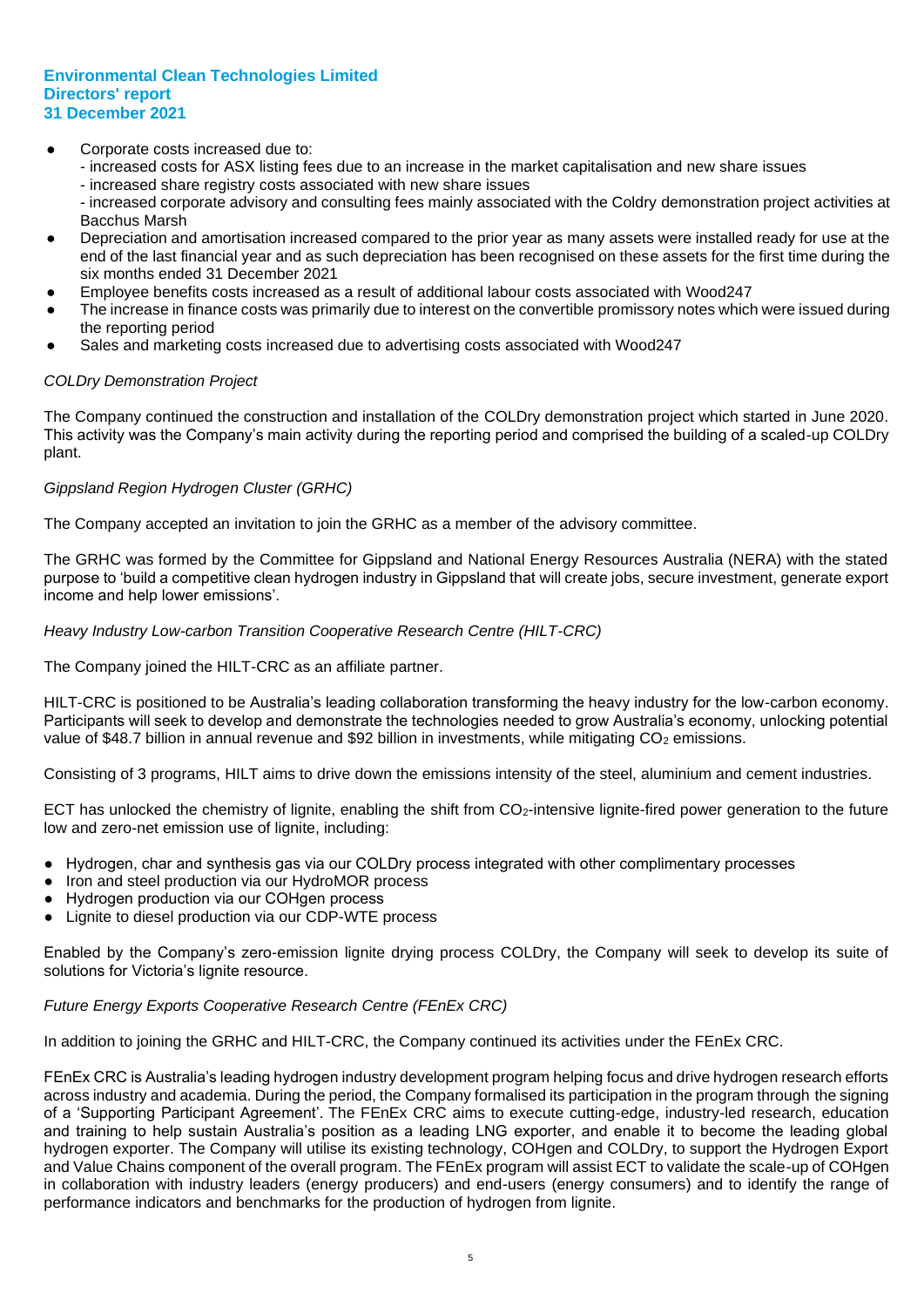#### *Capital restructure*

To implement an improved capital structure for the Company moving forward, the Company has (following shareholder approval) consolidated its issued capital on a 10 to 1 basis.

#### *Wood247 - recycled wood briquette pilot business*

In July 2021, the Company established a pilot business called Wood247 and commenced selling recycled wood briquettes and other complimentary products. The wood briquettes are made from recycled Australian timber. The briquettes are predominantly sold in 240L and 100L wheelie bins but are also available in 10kg bags.

#### *ECTOE options*

On 14 July 2021, the Company issued 50,000,000 ECTOE options to the shareholders that participated in the share placement. These options were issued on the same terms as the existing ECTOE options.

#### *Share and option issues*

On 30 August 2021, the Company issued the following equities that are all related to the Company's capital raising via a share placement and a share purchase plan announced 7 April 2021:

- 35,000,000 fully paid ordinary shares issued to the lead manager (or their nominees) that are secured by an ELF of \$700,000 plus interest and expires 3 years from the date of issue;
- 75,000,000 ECTOE options expiring 17 February 2023 to the lead manager on the basis of 1 option for every 2 shares issued under the share placement; and
- 9,000,000 fully paid ordinary shares and 3,000,000 ECTOE options expiring 17 February 2023 to the lead manager which represents the 6% capital raising fee.

#### *Key management personnel changes*

On 3 September 2021, the Company announced the following changes to the composition of the Board of Directors:

- Jason Marinko and Tim Wise were appointed as non-executive directors. Mr Marinko has been elected as Chairman;
- Ashley Moore and the Hon. Neil O'Keefe resigned as executive and non-executive directors respectively; and
- Glenn Fozard has moved into the position of Managing Director.

Ashley Moore will continue as ECT's Chief Engineer, and the Company will engage Mr O'Keefe on a consulting basis to continue to assist the Company with its government relations strategy.

On 13 October 2021, the Company announced the appointment of Mr Arron Canicais and Mr Kian Tan as joint company secretaries of the Company. Mr Adam Giles resigned as company secretary on this date and will continue in his role as Marketing & Communications Manager.

#### *\$3 million convertible promissory note raising*

The Company also announced on 3 September 2021 that it has received firm commitments for a convertible promissory note raising from a syndicate of sophisticated and professional investors.

Settlement of the convertible promissory notes, and the issue of such notes occurred in September 2021.

Jason Marinko, Tim Wise, Glenn Fozard and Ashley Moore are all holders of convertible promissory notes to the value of \$50,000, \$25,000, \$40,000 and \$20,000 respectively.

The Company issued 165,000,000 ECTOE options expiring 17 February 2023 and 18,000,000 fully paid ordinary shares to the lead manager relating to the convertible promissory note capital raising.

The Company issued the following equities on conversion of the promissory notes after receiving approval at the annual general meeting: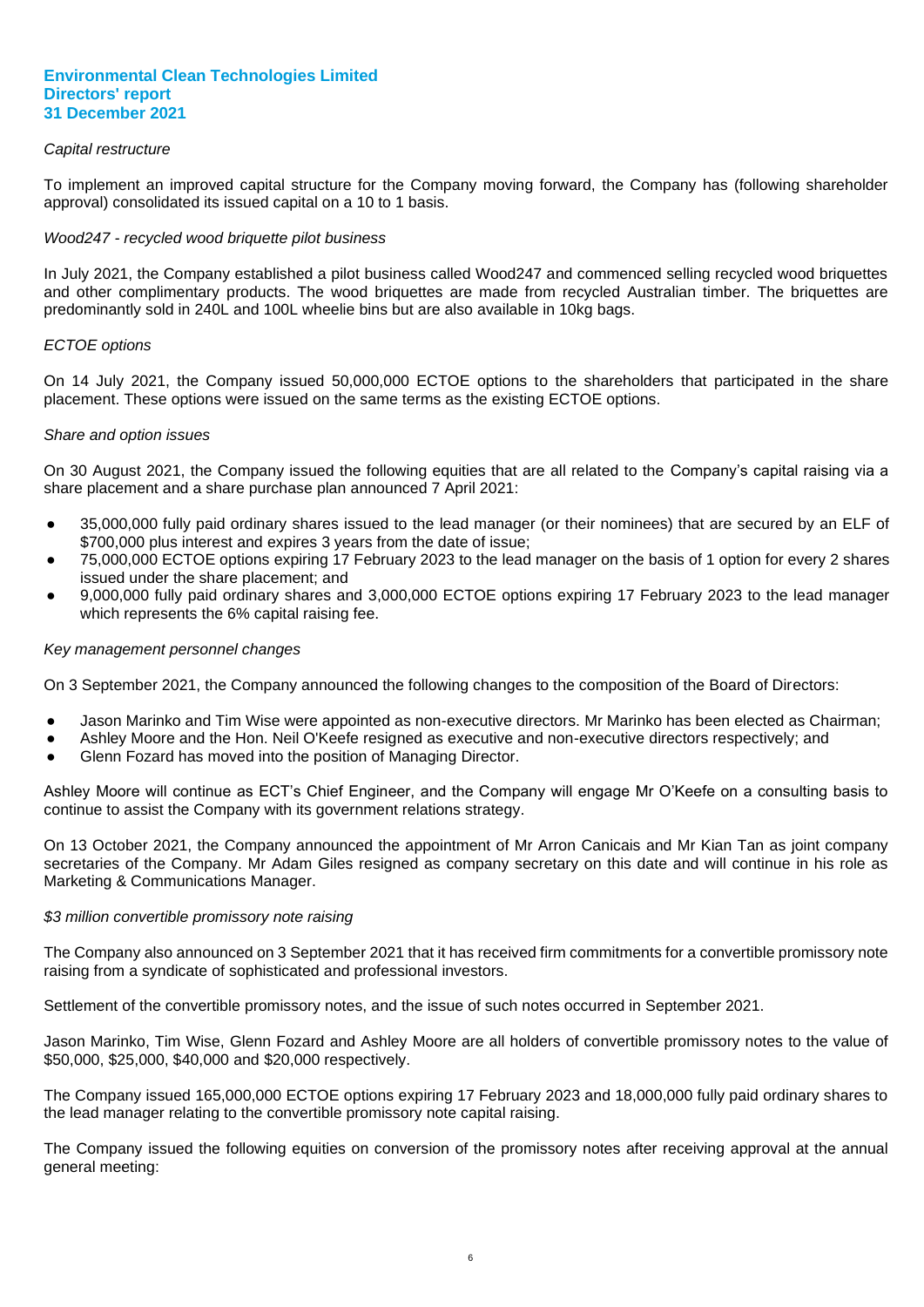- 3,000,000 ECTOE options expiring 17 February 2023 to the lead manager; and
- 286,000,000 ECTOE options expiring 17 February 2023 and 290,152,877 fully paid ordinary shares to the lenders who participated in the convertible promissory note raising.

#### *FY21 R&D Tax Incentive Refund*

The FY21 tax incentive refund of \$1,988,000 delivers a net cashflow of ~\$670,000 to the Company following the repayment of the R&D loan balance (plus accrued interest, as disclosed in the 2021 Annual Financial Report). These funds will contribute to financing the Company's strategic initiatives, including the scaled-up demonstration of its COLDry technology and the preparation of a full feasibility study for the proposed Net Zero Emission Hydrogen Refinery Hub Project in Victoria's Latrobe Valley.

#### *InvestVictoria R&D Loan*

During the period, the Company established a new \$1,968,000 R&D loan facility with InvestVictoria for FY22. The R&D Cash Flow Loans program provides low-interest loans to innovative Victorian SMEs that meet certain eligibility criteria. The first drawdown amount was \$1,180,000 which was followed by a drawdown of \$788,000 on 25 February 2022. The interest rate at the time of execution was 0.265%.

#### *Site Purchased for Proposed Hydrogen Refinery Project*

On 23 November 2021, the Company announced the purchase of a site, suitable for the deployment of its proposed headline hydrogen refinery project in Victoria's Latrobe Valley ('the Project') which is aimed at delivering net-zero emission hydrogen, agricultural char and other valuable products. The property, located immediately adjacent to the Yallourn mine and power station, will host the Project, which was outlined in ECT's announcement on 15 November 2021.

Covering an area of 4.2Ha, the property will allow the Company to progress its full feasibility study with the confidence that work may start on this site at ECT's discretion, as and when feasibility results drive activities. The property is also near the T15/16 upgrade project that has been jointly undertaken by ECT and the owner of Yallourn mine and power station, Energy Australia.

On 22 February 2022, the purchase price for the property of \$950,000 was satisfied via a \$475,000 cash payment (funded from existing working capital) and the transfer of 25 million fully paid ordinary shares in ECT via an existing ELF that was previously established to pay for equipment and contractors as announced on 18 May 2020 and 18 June 2020. As a result, no new shares have been issued.

#### *COVID-19 impacts*

During the period, the Company continued its COLDry upgrade project operations under both stage 3 and stage 4 COVID-19 restrictions implemented in Victoria. The upgrade at Bacchus Marsh was allowed to progress under Stage 3 restrictions in that region on the basis that the operations were considered to be within the construction, mining and energy classification. All necessary health and hygiene protocols were developed and implemented, including the required permitting of workers, to protect personnel and site visitors and the upgrade to progress. The Company will continue to closely monitor the situation and remain vigilant to the continued risks.

#### **Significant changes in the state of affairs**

As from 1 July 2021, and as approved at an extraordinary general meeting of the Company on 25 June 2021, the share capital of the Company was consolidated on the basis that every ten shares or options held in the Company was converted to one share or option. Further details are provided in the notes to the financial statements. The exercise price of ECTOE options was adjusted from \$0.003 to \$0.03.

There were no other significant changes in the state of affairs of the consolidated entity during the financial half-year.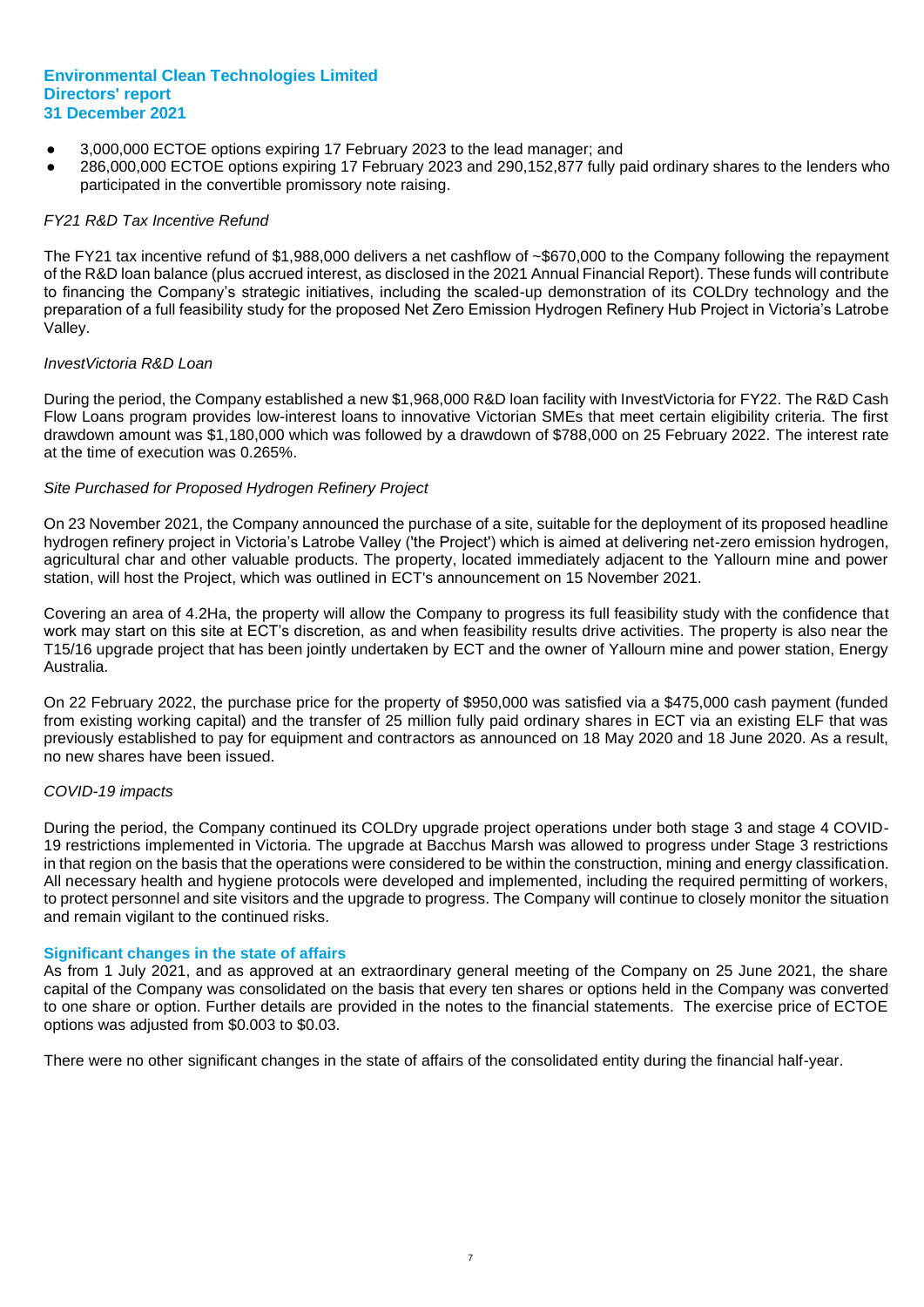#### **Matters subsequent to the end of the financial half-year**

#### *Sale of Wood247 business*

On 17 January 2022, the Company announced to the market its intention to sell the retail recycled hardwood briquette business, Wood247. This decision was made after the completion of its pilot period and a strategic review of the business. It was determined that the Wood247 business was inconsistent with the key strategic objectives of the Company with respect to Net Zero and hydrogen technologies.

#### *Site Purchased for Proposed Hydrogen Refinery Project*

On 22 February 2022, the Company settled the purchase of a site in Yallourn that will be suitable for its proposed hydrogen refinery project. Refer 'Review of Operations' section above for further details.

#### *Convertible Promissory Notes*

On 21 January 2022, the Company issued and allotted 8,646,713 fully paid ordinary shares and 8,500,000 ECTOE options upon the conversion of promissory notes as approved by shareholders at the Company's AGM in December 2021.

#### *Release of Shares from Escrow*

On 15 February 2022, 65,000,000 fully paid ordinary shares and 26,000,000 ECTOE options were released from escrow following receipt of \$650,000 which repaid the ELFs issued to Challenge Bricks and Roofing Pty Ltd and nominees. Refer ASX announcement 9 February 2022. A further 18,261,835 ECTOE options were released from another ELF in the name of Iain McEwin. These options were released to Mr McEwin in lieu of a performance fee for arranging the early repayment of the ELF issued to Challenge Bricks and Roofing Pty Ltd and nominees.

On 24 February 2022, 625,001 shares were released from escrow to both Glenn Fozard and James Blackburn in settlement of directors' fees payable in lieu of cash. The issue of shares in lieu of being paid in cash, which was approved by shareholders at the Company's 2020 AGM, is now complete.

#### *InvestVictoria R&D loan*

On 25 February 2022, the Company received \$788,000 which is the second and final tranche of its loan from InvestVictoria. This brings the total principal of the loan to \$1,968,000. The loan is secured by the Company's expected 2021/22 R&D incentive.

No other matter or circumstance has arisen since 31 December 2021 that has significantly affected, or may significantly affect the consolidated entity's operations, the results of those operations, or the consolidated entity's state of affairs in future financial years.

#### **Auditor's independence declaration**

A copy of the auditor's independence declaration as required under section 307C of the Corporations Act 2001 is set out immediately after this directors' report.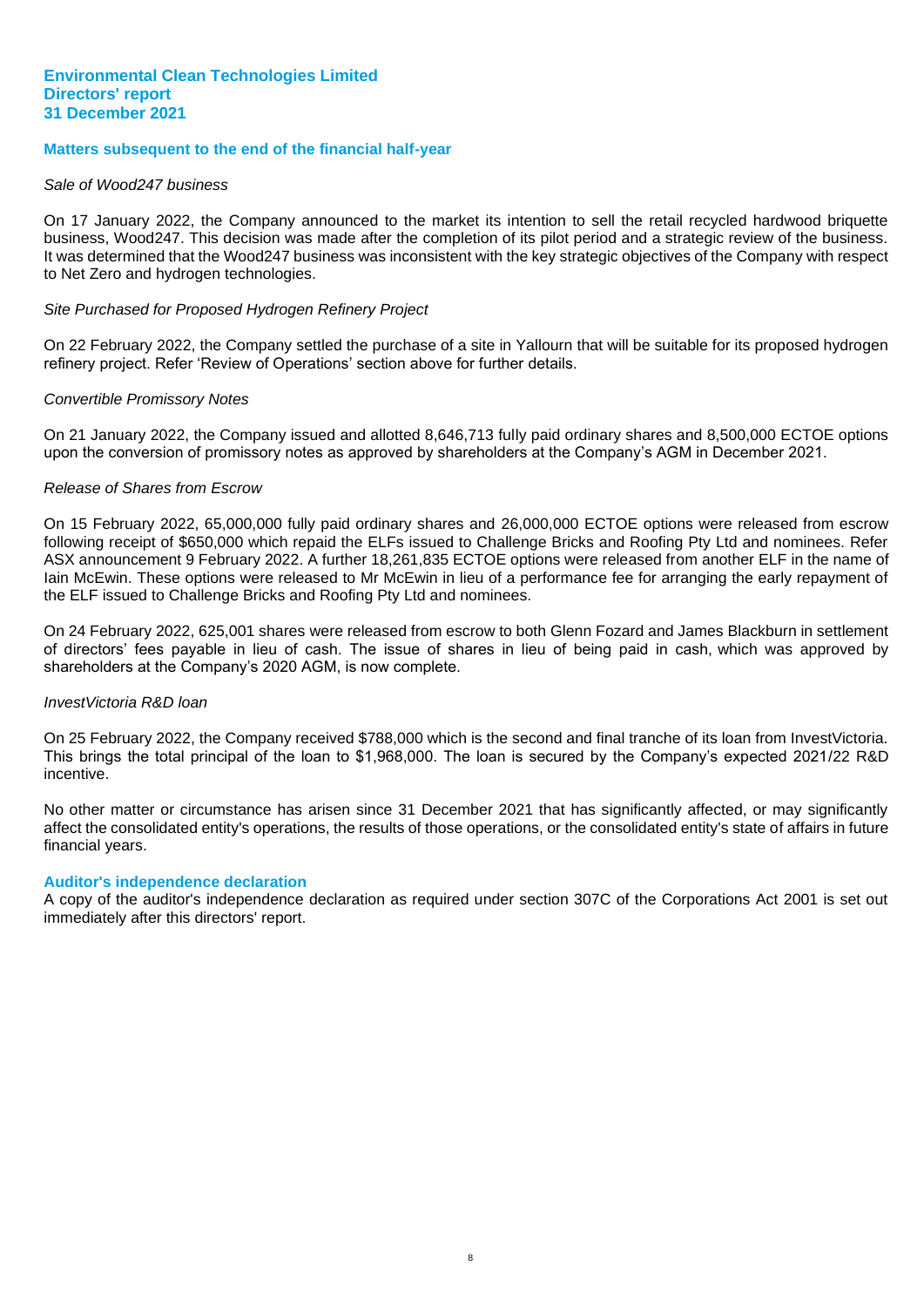This report is made in accordance with a resolution of directors, pursuant to section 306(3)(a) of the Corporations Act 2001.

9

On behalf of the directors

Glenn Fozard Managing Director

28 February 2022 Melbourne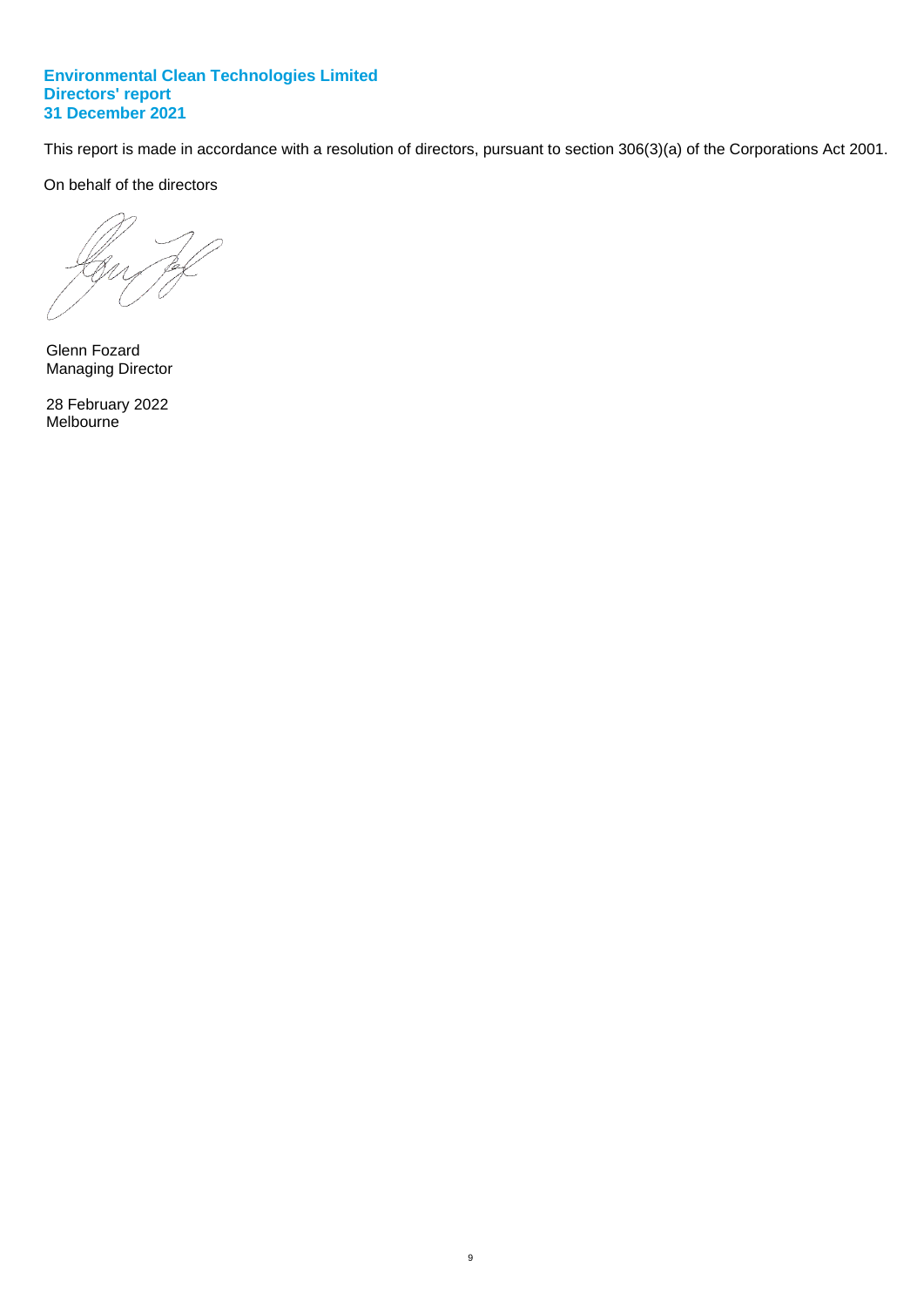

Tel: +61 3 9603 1700 Fax: +61 3 9602 3870 **www.bdo.com.au**

Collins Square, Tower Four Level 18, 727 Collins Street Melbourne VIC 3008 GPO Box 5099 Melbourne VIC 3001 Australia

# **DECLARATION OF INDEPENDENCE BY KATHERINE ROBERTSON TO THE DIRECTORS OF ENVIRONMENTAL CLEAN TECHNOLOGIES LIMITED**

As lead auditor for the review of Environmental Clean Technologies Limited for the half-year ended 31 December 2021, I declare that, to the best of my knowledge and belief, there have been:

- 1. No contraventions of the auditor independence requirements of the *Corporations Act 2001* in relation to the review; and
- 2. No contraventions of any applicable code of professional conduct in relation to the review.

This declaration is in respect of Environmental Clean Technologies Limited and the entities it controlled during the period.

Catherin Rebector

**Katherine Robertson Director**

**BDO Audit Pty Ltd**

Melbourne, 28 February 2022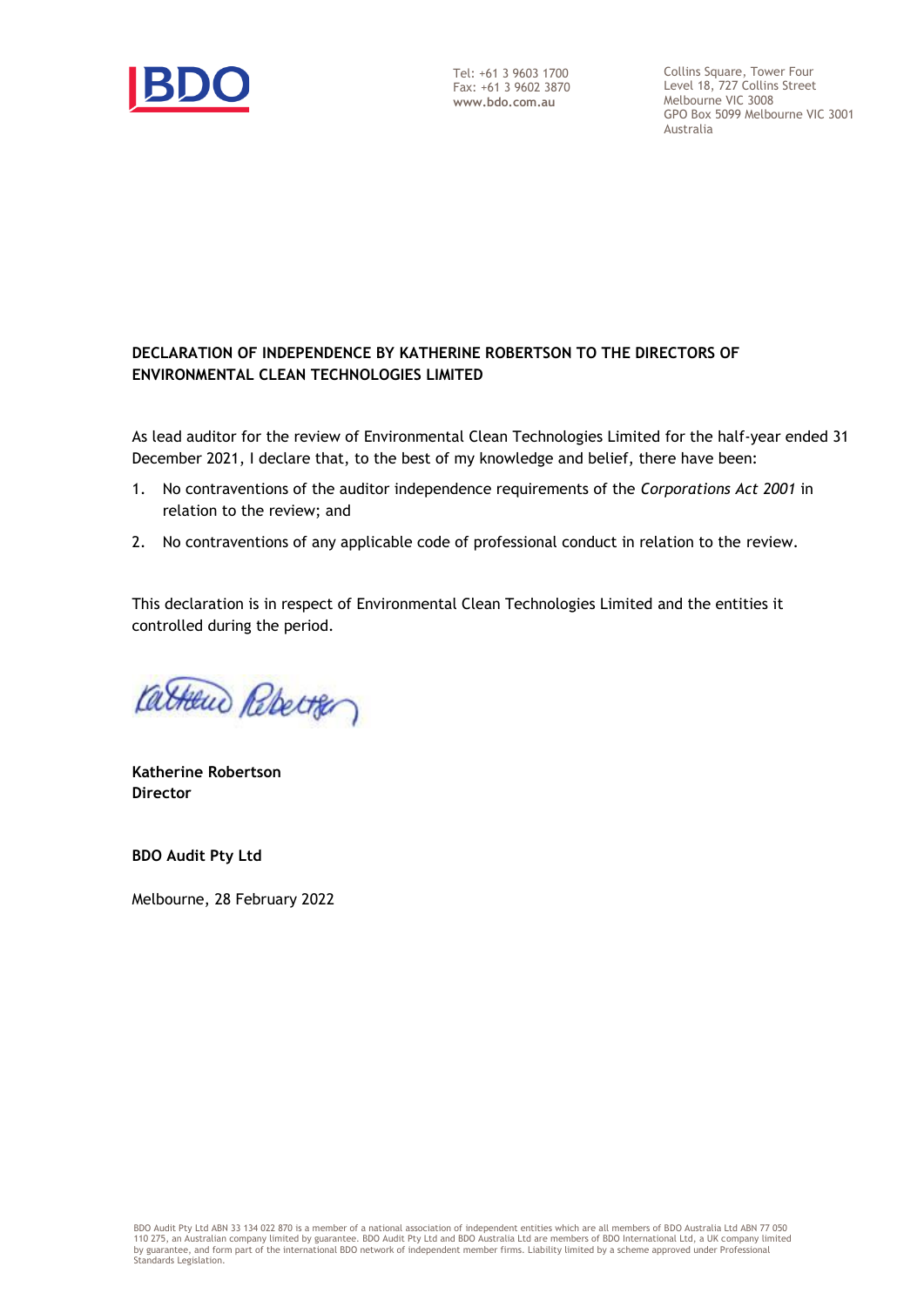#### **Environmental Clean Technologies Limited Contents 31 December 2021**

| Statement of profit or loss and other comprehensive income                                     | 12 |
|------------------------------------------------------------------------------------------------|----|
| Statement of financial position                                                                | 13 |
| Statement of changes in equity                                                                 | 14 |
| Statement of cash flows                                                                        | 15 |
| Notes to the financial statements                                                              | 16 |
| Directors' declaration                                                                         | 28 |
| Independent auditor's review report to the members of Environmental Clean Technologies Limited | 29 |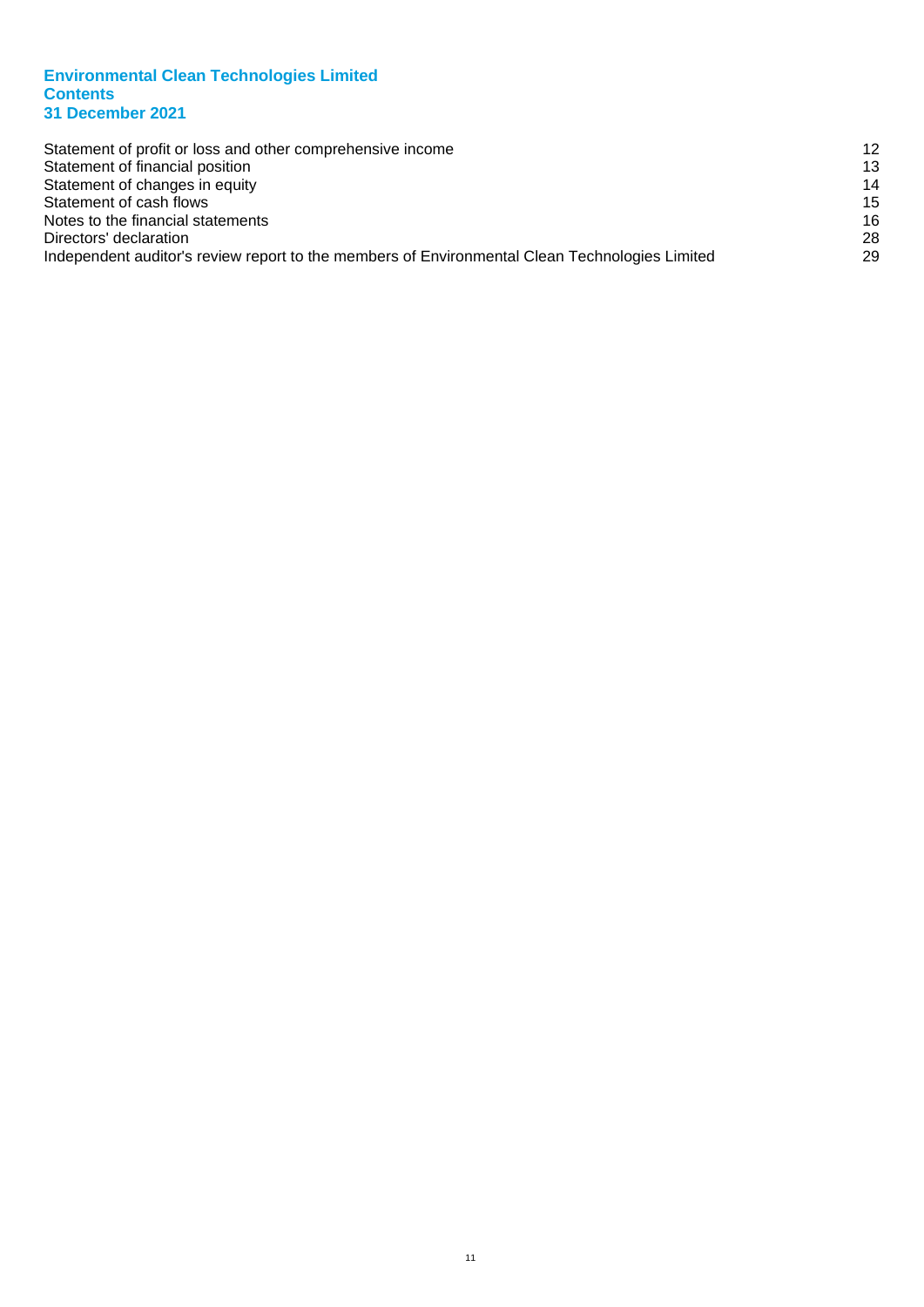#### **Environmental Clean Technologies Limited Statement of profit or loss and other comprehensive income For the half-year ended 31 December 2021**

|                                                                                                                                  |             | <b>Consolidated</b> |                    |
|----------------------------------------------------------------------------------------------------------------------------------|-------------|---------------------|--------------------|
|                                                                                                                                  | <b>Note</b> | 31 Dec 2021<br>\$   | 31 Dec 2020<br>\$  |
| <b>Revenue</b>                                                                                                                   | 4           | 251,927             |                    |
| Other income                                                                                                                     | 5           | 415,487             | 1,103,777          |
| Interest revenue calculated using the effective interest method                                                                  |             | 3,699               | 3,070              |
| Total revenue and other income                                                                                                   |             | 671,113             | 1,106,847          |
| <b>Expenses</b>                                                                                                                  |             |                     |                    |
| Change in fair value of financial liabilities                                                                                    |             | (170, 131)          | (39, 171)          |
| Changes in inventories                                                                                                           |             | (117, 830)          |                    |
| Corporate costs                                                                                                                  |             | (894, 952)          | (631, 143)         |
| Depreciation and amortisation expense                                                                                            |             | (323, 398)          | (147, 359)         |
| Employee benefits expense                                                                                                        |             | (233, 890)          | (124, 188)         |
| Engineering and design costs                                                                                                     |             | (248, 923)          | (162, 862)         |
| Finance costs                                                                                                                    |             | (296, 157)          | (49, 516)          |
| Legal costs                                                                                                                      |             | (42, 617)           | (39, 722)          |
| Occupancy expense                                                                                                                |             | (52, 542)           | (39, 907)          |
| Sales and marketing                                                                                                              |             | (188, 641)          | (86, 395)          |
| Travel and accommodation                                                                                                         |             | (5,859)             | (4, 557)           |
| Total expenses                                                                                                                   |             | (2,574,940)         | (1,324,820)        |
| Loss before income tax expense                                                                                                   |             | (1,903,827)         | (217, 973)         |
| Income tax expense                                                                                                               |             |                     |                    |
| Loss after income tax expense for the half-year attributable to the owners of<br><b>Environmental Clean Technologies Limited</b> |             | (1,903,827)         | (217, 973)         |
| Other comprehensive income for the half-year, net of tax                                                                         |             |                     |                    |
| Total comprehensive loss for the half-year attributable to the owners of<br><b>Environmental Clean Technologies Limited</b>      |             | (1,903,827)         | (217, 973)         |
|                                                                                                                                  |             | <b>Cents</b>        | <b>Cents</b>       |
| Basic loss per share<br>Diluted loss per share                                                                                   | 18<br>18    | (0.187)<br>(0.187)  | (0.028)<br>(0.028) |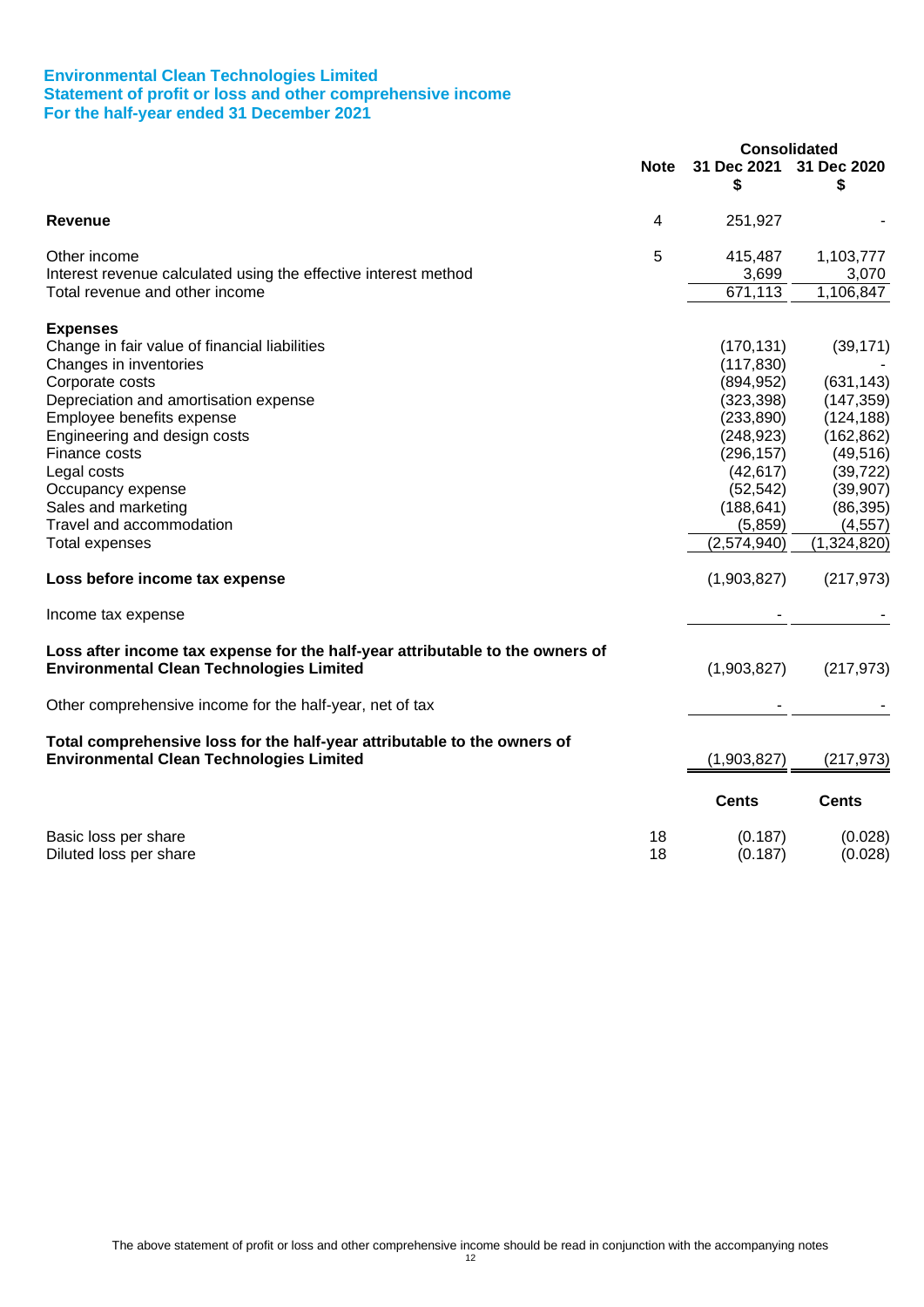#### **Environmental Clean Technologies Limited Statement of financial position As at 31 December 2021**

|                                  | <b>Consolidated</b> |                   |                   |
|----------------------------------|---------------------|-------------------|-------------------|
|                                  | <b>Note</b>         | 31 Dec 2021<br>\$ | 30 Jun 2021<br>\$ |
| <b>Assets</b>                    |                     |                   |                   |
| <b>Current assets</b>            |                     |                   |                   |
| Cash and cash equivalents        |                     | 2,132,620         | 1,014,490         |
| Trade and other receivables      | 6                   | 540,343           | 2,276,858         |
| Inventories                      | $\overline{7}$      | 167,686           | 84,703            |
| Other assets                     |                     | 104,674           | 49,102            |
| Total current assets             |                     | 2,945,323         | 3,425,153         |
| <b>Non-current assets</b>        |                     |                   |                   |
| Property, plant and equipment    | 8                   | 3,637,067         | 2,551,603         |
| Right-of-use assets              |                     | 560,684           | 636,702           |
| Intangibles                      |                     | 228,825           | 254,250           |
| Total non-current assets         |                     | 4,426,576         | 3,442,555         |
| <b>Total assets</b>              |                     | 7,371,899         | 6,867,708         |
| <b>Liabilities</b>               |                     |                   |                   |
| <b>Current liabilities</b>       |                     |                   |                   |
| Trade and other payables         |                     | 930,446           | 1,757,005         |
| <b>Borrowings</b>                | 9                   | 1,287,177         | 1,285,558         |
| Lease liabilities                |                     | 152,685           | 147,871           |
| Derivative financial instruments |                     | 11,620            |                   |
| Provisions                       |                     | 10,964            | 6,079             |
| Other financial liabilities      | 10                  |                   | 3,857             |
| <b>Total current liabilities</b> |                     | 2,392,892         | 3,200,370         |
| <b>Non-current liabilities</b>   |                     |                   |                   |
| Lease liabilities                |                     | 469,584           | 547,324           |
| Provisions                       |                     | 2,599             | 517               |
| Other financial liabilities      | 11                  | 1,971,520         | 1,797,532         |
| Total non-current liabilities    |                     | 2,443,703         | 2,345,373         |
| <b>Total liabilities</b>         |                     | 4,836,595         | 5,545,743         |
| <b>Net assets</b>                |                     | 2,535,304         | 1,321,965         |
| <b>Equity</b>                    |                     |                   |                   |
| Issued capital                   | 12                  | 82,906,006        | 81,091,892        |
| Reserves                         | 13                  | 1,421,337         | 118,285           |
| <b>Accumulated losses</b>        |                     | (81, 792, 039)    | (79,888,212)      |
| <b>Total equity</b>              |                     | 2,535,304         | 1,321,965         |
|                                  |                     |                   |                   |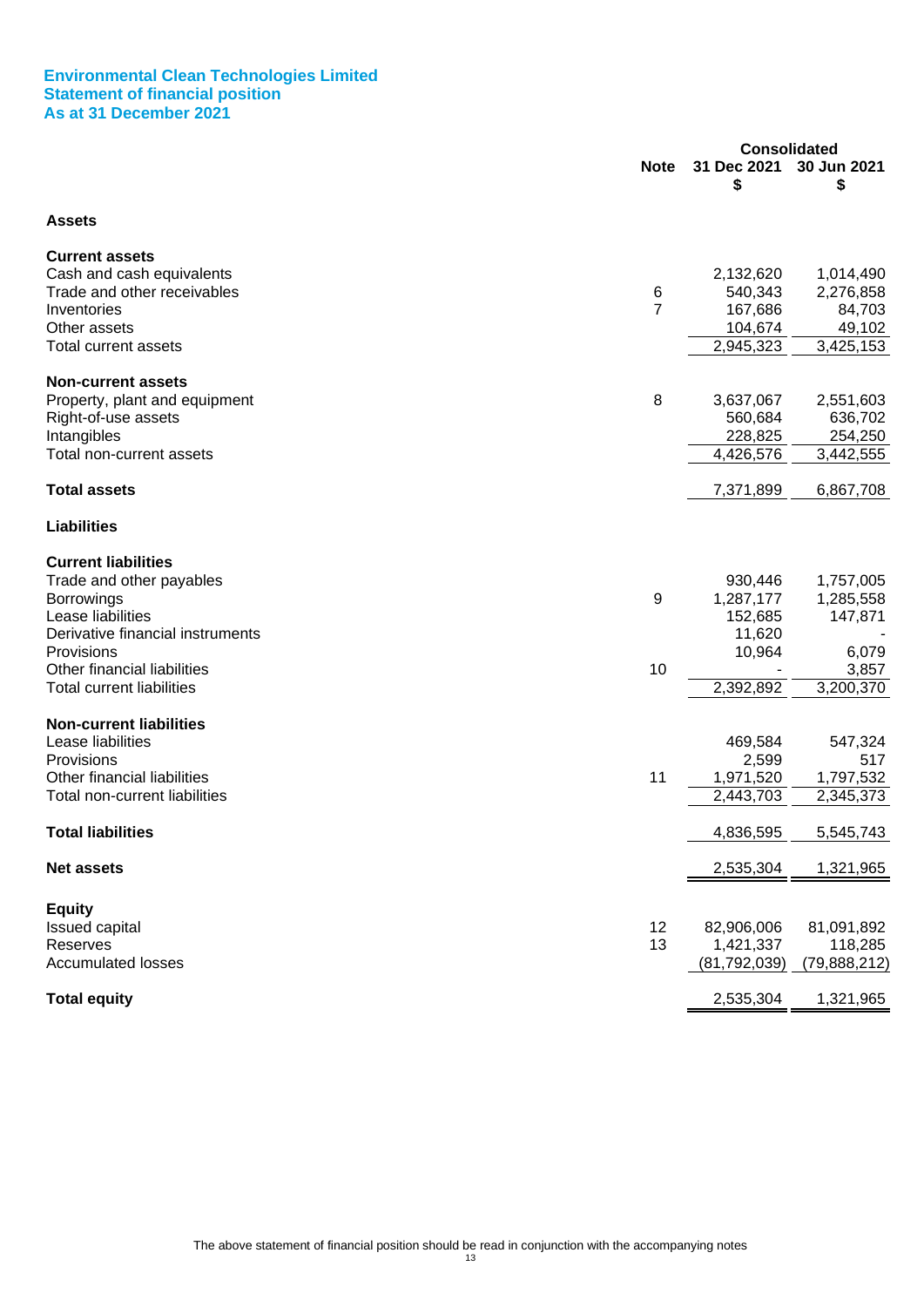#### **Environmental Clean Technologies Limited Statement of changes in equity For the half-year ended 31 December 2021**

| <b>Consolidated</b>                                                                                                                                              | <b>Issued</b><br>capital | <b>Reserves</b><br>S    | <b>Accumulated</b><br><b>losses</b><br>S  | <b>Total equity</b> |
|------------------------------------------------------------------------------------------------------------------------------------------------------------------|--------------------------|-------------------------|-------------------------------------------|---------------------|
| Balance at 1 July 2020                                                                                                                                           | 78,605,405               | 495,698                 | (78, 220, 176)                            | 880,927             |
| Loss after income tax expense for the half-year<br>Other comprehensive income for the half-year, net of tax                                                      |                          |                         | (217, 973)                                | (217, 973)          |
| Total comprehensive loss for the half-year                                                                                                                       |                          |                         | (217, 973)                                | (217, 973)          |
| Transactions with owners in their capacity as owners:<br>Options exercised<br>Transfer option premium (expired options)                                          | 294,009                  | (294,009)<br>(201, 689) | 201,689                                   |                     |
| Balance at 31 December 2020                                                                                                                                      | 78,899,414               |                         | (78, 236, 460)                            | 662,954             |
| <b>Consolidated</b>                                                                                                                                              | <b>Issued</b><br>capital | <b>Reserves</b>         | <b>Accumulated</b><br><b>losses</b><br>\$ | <b>Total equity</b> |
| Balance at 1 July 2021                                                                                                                                           | 81,091,892               | 118,285                 | (79,888,212)                              | 1,321,965           |
| Loss after income tax expense for the half-year<br>Other comprehensive income for the half-year, net of tax                                                      |                          |                         | (1,903,827)                               | (1,903,827)         |
| Total comprehensive loss for the half-year                                                                                                                       |                          |                         | (1,903,827)                               | (1,903,827)         |
| Transactions with owners in their capacity as owners:<br>Equity component of convertible promissory notes (note 12)<br>Share-based payments (note 12), (note 13) | 384,136                  |                         |                                           | 384,136             |
| Issue of shares and options on conversion of promissory                                                                                                          | 298,774                  | 538,958                 |                                           | 837,732             |

Balance at 31 December 2021 1,42,906,006 1,421,337 (81,792,039) 2,535,304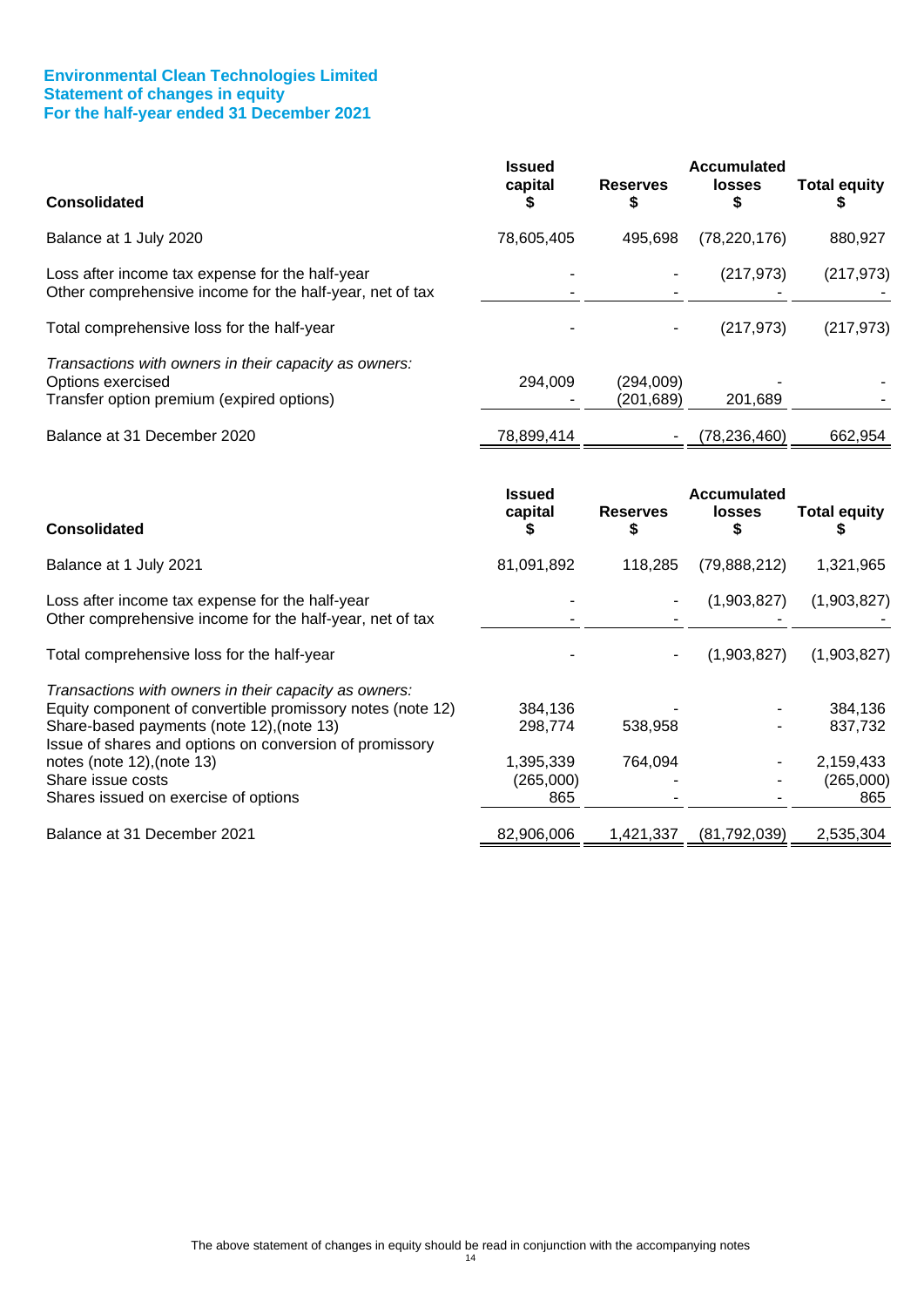#### **Environmental Clean Technologies Limited Statement of cash flows For the half-year ended 31 December 2021**

|                                                                       | <b>Consolidated</b> |             |
|-----------------------------------------------------------------------|---------------------|-------------|
|                                                                       | 31 Dec 2021         | 31 Dec 2020 |
|                                                                       |                     | \$          |
| Cash flows from operating activities                                  |                     |             |
| Research and development tax incentive                                | 1,988,680           | 899,612     |
| Receipts from customers (inclusive of GST)                            | 256,138             | 9,872       |
| Payments to suppliers and employees (inclusive of GST)                | (2,666,370)         | (1,028,293) |
| Interest received                                                     | 3,699               | 3,070       |
| Interest and other finance costs paid                                 | (72, 574)           | (49, 516)   |
| Government grants received                                            | 1,200               | 79,000      |
| Net cash used in operating activities                                 | (489, 227)          | (86, 255)   |
|                                                                       |                     |             |
| Cash flows from investing activities                                  |                     |             |
| Payments for property, plant and equipment                            | (1,096,701)         | (626, 869)  |
| Net cash used in investing activities                                 | (1,096,701)         | (626, 869)  |
| Cash flows from financing activities                                  |                     |             |
| Proceeds from exercise of options                                     | 864                 |             |
| Proceeds from issue of convertible promissory notes                   | 2,905,000           |             |
| Proceeds from loans                                                   | 1,180,248           |             |
| Repayment of borrowings                                               | (1,273,504)         | (14, 465)   |
| Repayment of lease liabilities                                        | (89, 550)           | (53, 167)   |
| Capital raising costs                                                 | (19,000)            |             |
| Net cash from/(used in) financing activities                          | 2,704,058           | (67, 632)   |
| Net increase/(decrease) in cash and cash equivalents                  | 1,118,130           | (780, 756)  |
| Cash and cash equivalents at the beginning of the financial half-year | 1,014,490           | 1,104,781   |
| Effects of exchange rate changes on cash and cash equivalents         |                     | (12, 352)   |
| Cash and cash equivalents at the end of the financial half-year       | 2,132,620           | 311,673     |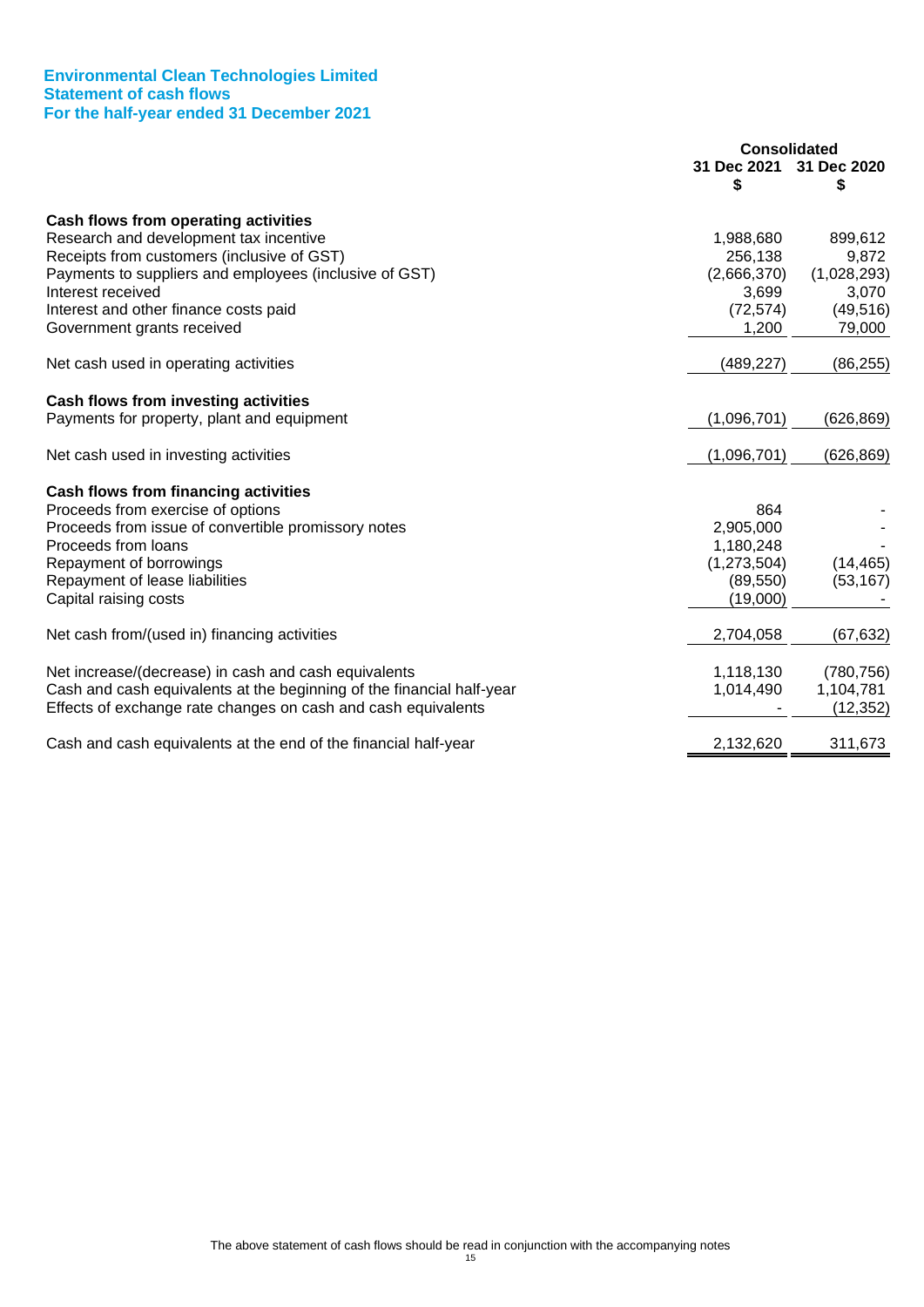#### **Note 1. General information**

The financial statements are those of Environmental Clean Technologies Limited as a consolidated entity consisting of Environmental Clean Technologies Limited and the entities it controlled at the end of, or during, the half-year. The financial statements are presented in Australian dollars, which is Environmental Clean Technologies Limited's functional and presentation currency.

Environmental Clean Technologies Limited is a listed public company limited by shares, incorporated and domiciled in Australia. Its registered office and principal place of business is:

388 Punt Road South Yarra, Victoria, 3141 Australia

A description of the nature of the consolidated entity's operations and its principal activities are included in the directors' report which is not part of the financial statements.

The financial statements were authorised for issue, in accordance with a resolution of directors, on 28 February 2022. The directors have the power to amend and reissue the financial statements.

#### **Note 2. Significant accounting policies**

These general purpose financial statements for the interim half-year reporting period ended 31 December 2021 have been prepared in accordance with Australian Accounting Standard AASB 134 'Interim Financial Reporting' and the Corporations Act 2001, as appropriate for for-profit oriented entities. Compliance with AASB 134 ensures compliance with International Financial Reporting Standard IAS 34 'Interim Financial Reporting'.

These general purpose financial statements do not include all the notes of the type normally included in annual financial statements. Accordingly, these financial statements are to be read in conjunction with the annual report for the year ended 30 June 2021 and any public announcements made by the Company during the interim reporting period in accordance with the continuous disclosure requirements of the Corporations Act 2001.

The principal accounting policies adopted are consistent with those of the previous financial year and corresponding interim reporting period, unless otherwise stated.

#### **New or amended Accounting Standards and Interpretations adopted**

The consolidated entity has adopted all new or amended Accounting Standards and Interpretations issued by the Australian Accounting Standards Board ('AASB') that are mandatory for the current reporting period.

Any new or amended Accounting Standards or Interpretations that are not yet mandatory have not been early adopted.

#### **Going concern**

For the financial half-year ended 31 December 2021, the consolidated entity incurred an operating net loss of \$1,903,827 (31 Dec 2020: net loss of \$217,973), had net cash outflows from operating activities of \$489,227 (31 Dec 2020: net cash outflows of \$86,255), net current assets at the reporting date of \$552,431 (30 June 2021: net current assets of \$224,783) and total net assets of \$2,535,304 (30 June 2021: \$1,321,965). The consolidated entity does not currently have a significant source of operating revenue and is reliant upon receipt of the R&D tax incentives, raising of equity capital, and loans from third parties to meet its operating costs.

These matters indicate a material uncertainty that may cast significant doubt about the consolidated entity's ability to continue as a going concern.

The ability to continue as a going concern is dependent upon several factors, one being the continuation and availability of funds. The financial statements have been prepared on the basis that the consolidated entity is a going concern, which contemplates the continuity of its business, the realisation of assets and the settlement of liabilities in the normal course of business.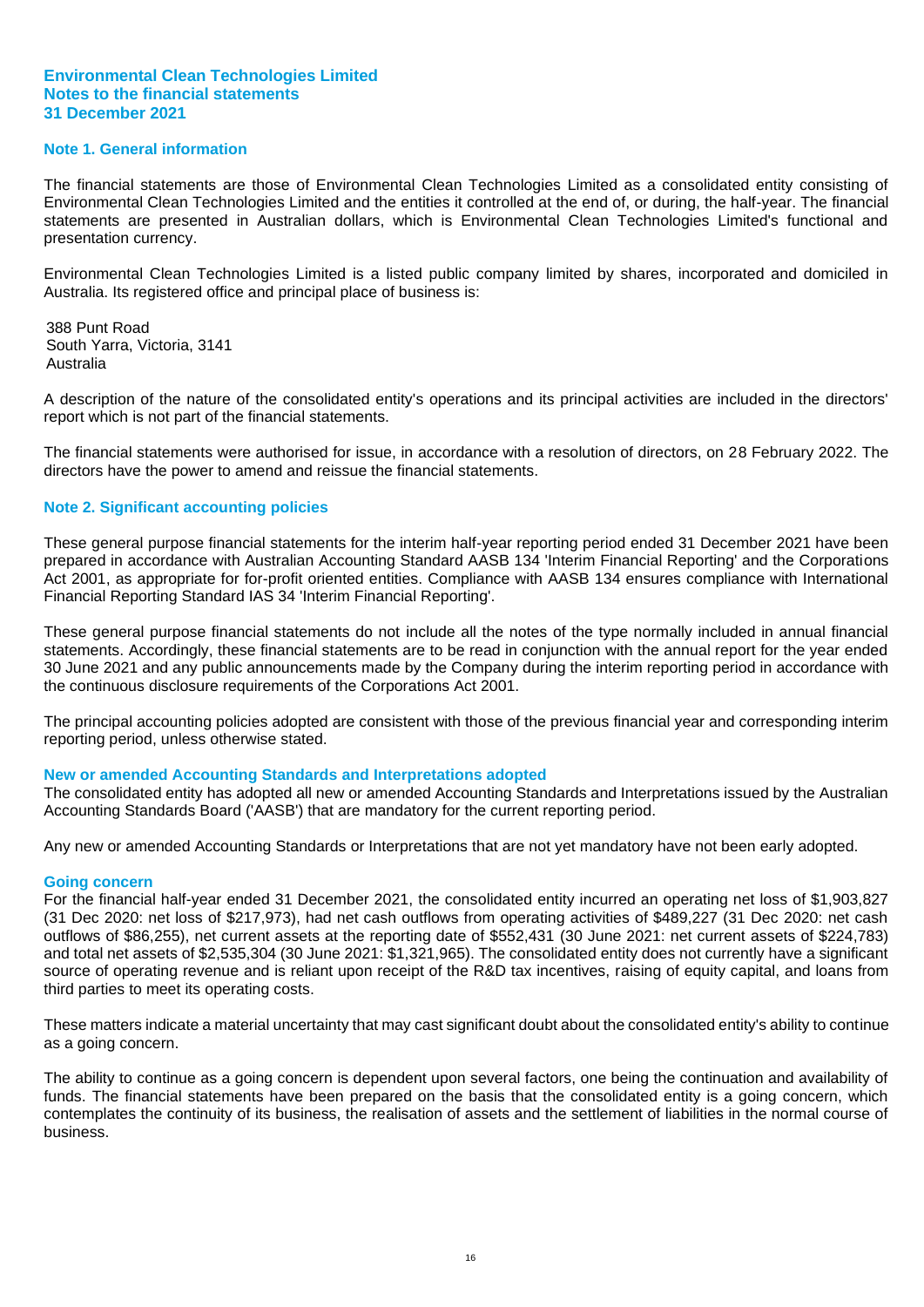#### **Note 2. Significant accounting policies (continued)**

To this end, the consolidated entity is expecting to fund ongoing obligations as follows:

- drawdowns against a loan facility with Invest Victoria, secured over the Company's entitlements to available future research and development tax incentive receipts;
- principal paid and interest earned from its ELF debt arrangements (treated as capital injections); and
- issuance of the Company's securities under ASX Listing Rule 7.1.

Based on the above and cash flow forecasts prepared, the directors are of the opinion that the consolidated entity is well positioned to meet its objectives and obligations going forward and therefore that the basis upon which the financial statements are prepared is appropriate in the circumstances.

Should the consolidated entity be unable to continue as a going concern, it may be required to realise its assets and extinguish its liabilities other than in the ordinary course of business, and at amounts that differ from those stated in the financial statements. The financial statements do not include any adjustments relating to the recoverability and classification of recorded asset amounts or to the amounts and classification of liabilities that might be necessarily incurred should the consolidated entity not continue as a going concern.

#### **Note 3. Operating segments**

#### *Identification of reportable operating segments*

The consolidated entity's operating segment is based on the internal reports that are reviewed and used by the Board of Directors (being the Chief Operating Decision Makers ('CODM')) in assessing performance and in determining the allocation of resources. The consolidated entity operates predominantly in the environmental and energy industry, and a single geographic segment being Australia.

The CODM reviews operating performance of the consolidated entity based on management reports. At regular intervals, the CODM is provided management information at a consolidated entity level for the consolidated entity's cash position and cash forecast for the next 12 months of operation. On this basis, no segment information is included in these financial statements.

| Types of products and services<br>The principal products and services are as follows: |                                                                                                                                                                                                                                                                                                    |
|---------------------------------------------------------------------------------------|----------------------------------------------------------------------------------------------------------------------------------------------------------------------------------------------------------------------------------------------------------------------------------------------------|
|                                                                                       |                                                                                                                                                                                                                                                                                                    |
| ECT (COLDry, HydroMOR and FEnEx CRC):                                                 | ECT represents the consolidated entity's primary activities of investment,<br>research, development and commercialisation of technologies relating to<br>the COLDry and HydroMOR processes and FEnEx CRC participation.                                                                            |
| ECT Finance ('ECTF'):                                                                 | ECTF is a subsidiary of the group, and represents the equity lending<br>facility activities of the consolidated group. ECTF lends to shareholders<br>at commercial interest rates allowing them to finance the acquisition of<br>shares in the Company through limited recourse loan arrangements. |

ECT provides funding to ECTF via intersegment loan accounts allowing ECTF to then advance funds to ECT shareholders (i.e. ELF borrowers) for the purpose of exercising their ECT options and acquiring shares in ECT. The shares in ECT are held as security by ECTF against the ELF borrowings until such time as principal and interest payments are made. ECTF may release partial allocations of ECT shares on receipt of repayments of ELF borrowings.

The loan made by ECT to ECFT is interest bearing giving rise to inter-segment revenue generated by ECT and inter-segment interest expense incurred by ECTF. At a consolidated level, all inter-segment loans are eliminated along with the related interest revenue and expense. Furthermore, all ELF borrowings advanced to shareholders, together with the related issue of ECT shares are eliminated as, pursuant to accounting standards, such loans, which are limited recourse borrowings in nature, are deemed to represent the issue of in-substance call options by ECT to shareholders, with any receipts from ECT borrowers that do not result in the release of shares accounted for as the receipt of option premium. Only when shares are released on receipt of loan repayments is an actual issue of share capital recognised.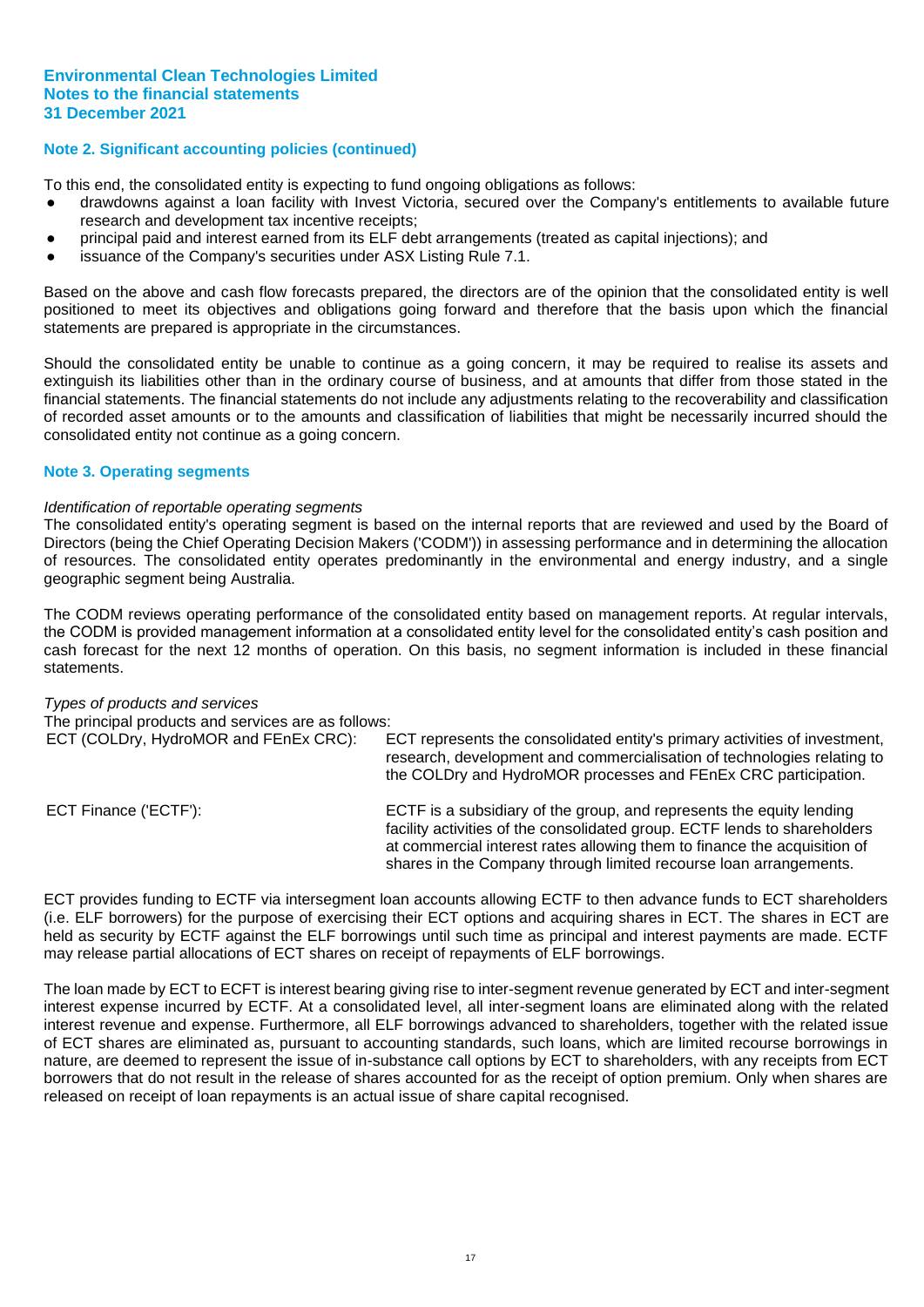#### **Note 4. Revenue**

<span id="page-20-0"></span>

|                                                                                                         | 31 Dec 2021<br>\$ | <b>Consolidated</b><br>31 Dec 2020<br>\$ |
|---------------------------------------------------------------------------------------------------------|-------------------|------------------------------------------|
| Sales of wood briquettes                                                                                | 251,927           |                                          |
| Disaggregation of revenue<br>The disaggregation of revenue from contracts with customers is as follows: |                   |                                          |
|                                                                                                         | 31 Dec 2021<br>S  | <b>Consolidated</b><br>31 Dec 2020<br>S  |
| Major product lines<br>Wood briquettes                                                                  | 251,927           |                                          |
| Geographical regions<br>Australia                                                                       | 251,927           |                                          |
| Timing of revenue recognition<br>Goods transferred at a point in time                                   | 251,927           |                                          |
| <b>Note 5. Other income</b>                                                                             |                   |                                          |
|                                                                                                         |                   | <b>Consolidated</b>                      |
|                                                                                                         | 31 Dec 2021<br>\$ | 31 Dec 2020<br>\$                        |
| Net gain on derivatives                                                                                 | 48,712            |                                          |
| Government grants<br>Research and development tax incentive                                             | 1,200<br>361,364  | 79,000<br>421,893                        |
| Insurance recoveries<br>Other income                                                                    | 4.211             | 593,012<br>9.872                         |

#### Other income 415,487 1,103,777

#### *Net gain on derivatives*

Net gain on derivatives represents the remeasurement to fair value during the period of the derivative liability attached to convertible promissory notes.

<span id="page-20-1"></span>Other income 4,211 9,872

#### *Government grants (COVID-19)*

The consolidated entity received JobKeeper support payments from the Australian Government which were passed on to eligible employees and payments from the Australian and Victorian Governments as part of its 'Boosting Cash Flow for Employers' scheme. These amounts were recognised as income once there was reasonable assurance that the Company had complied with any conditions attached.

#### *Research and development tax incentive*

The Company has recognised a receivable related to the research and development tax incentive of \$344,215 at 31 December 2021 (30 June 2021: \$1,971,535) which relates to eligible expenditure (refer to note 6).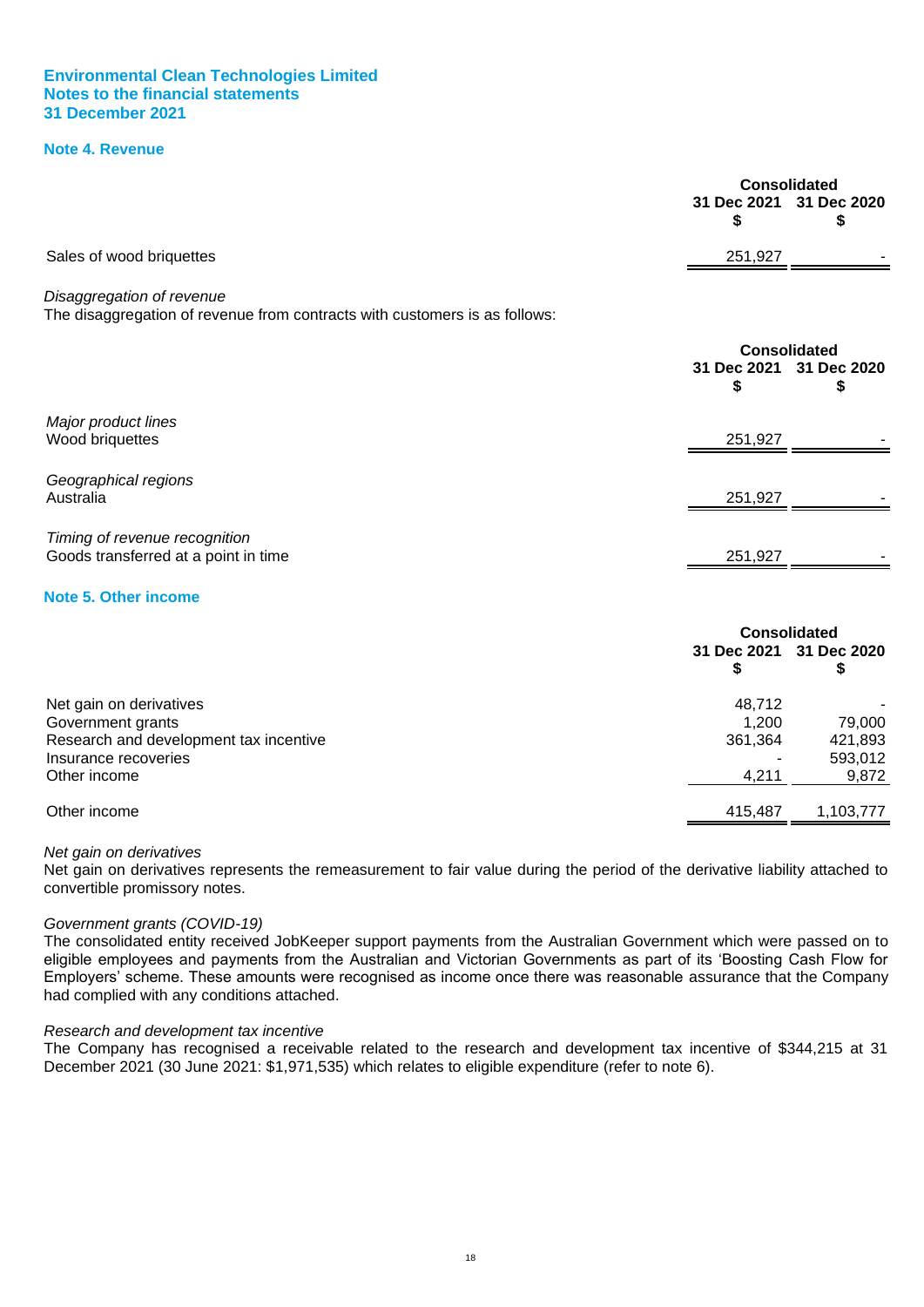# **Note 6. Current assets - trade and other receivables**

<span id="page-21-0"></span>

|                                                   | <b>Consolidated</b>     |           |
|---------------------------------------------------|-------------------------|-----------|
|                                                   | 31 Dec 2021 30 Jun 2021 |           |
| Other receivables                                 | 46,660                  |           |
| Research and development tax incentive receivable | 344,215                 | 1,971,535 |
|                                                   | 390,875                 | 1,971,535 |
| <b>GST</b> receivable                             | 149,468                 | 305,323   |
|                                                   | 540,343                 | 2,276,858 |
| <b>Note 7. Current assets - inventories</b>       |                         |           |

<span id="page-21-1"></span>

|                          | Consolidated            |        |
|--------------------------|-------------------------|--------|
|                          | 31 Dec 2021 30 Jun 2021 |        |
| Finished goods - at cost | 167.686                 | 84,703 |

### <span id="page-21-2"></span>**Note 8. Non-current assets - property, plant and equipment**

|                                                                   |                                      | <b>Consolidated</b>         |                                      |
|-------------------------------------------------------------------|--------------------------------------|-----------------------------|--------------------------------------|
|                                                                   |                                      | 31 Dec 2021<br>S            | 30 Jun 2021<br>\$                    |
| Plant and equipment - at cost<br>Less: Accumulated depreciation   |                                      | 9,357,380<br>(5,735,892)    | 8,066,712<br>(5,516,730)             |
|                                                                   |                                      | 3,621,488                   | 2,549,982                            |
| Fixtures and fittings - at cost<br>Less: Accumulated depreciation |                                      | 12,102<br>(12, 102)         | 12,102<br>(12, 102)                  |
| Office equipment - at cost<br>Less: Accumulated depreciation      |                                      | 58,471<br>(42, 892)         | 43,338<br>(41, 717)                  |
|                                                                   |                                      | 15,579<br>3,637,067         | 1,621<br>2,551,603                   |
| <b>Consolidated</b>                                               | Plant and<br>equipment<br>\$         | Office<br>equipment<br>S    | Total<br>\$                          |
| Balance at 1 July 2021<br>Additions<br>Depreciation expense       | 2,549,982<br>1,292,285<br>(220, 779) | 1,621<br>15,134<br>(1, 176) | 2,551,603<br>1,307,419<br>(221, 955) |
| Balance at 31 December 2021                                       | 3,621,488                            | 15,579                      | 3,637,067                            |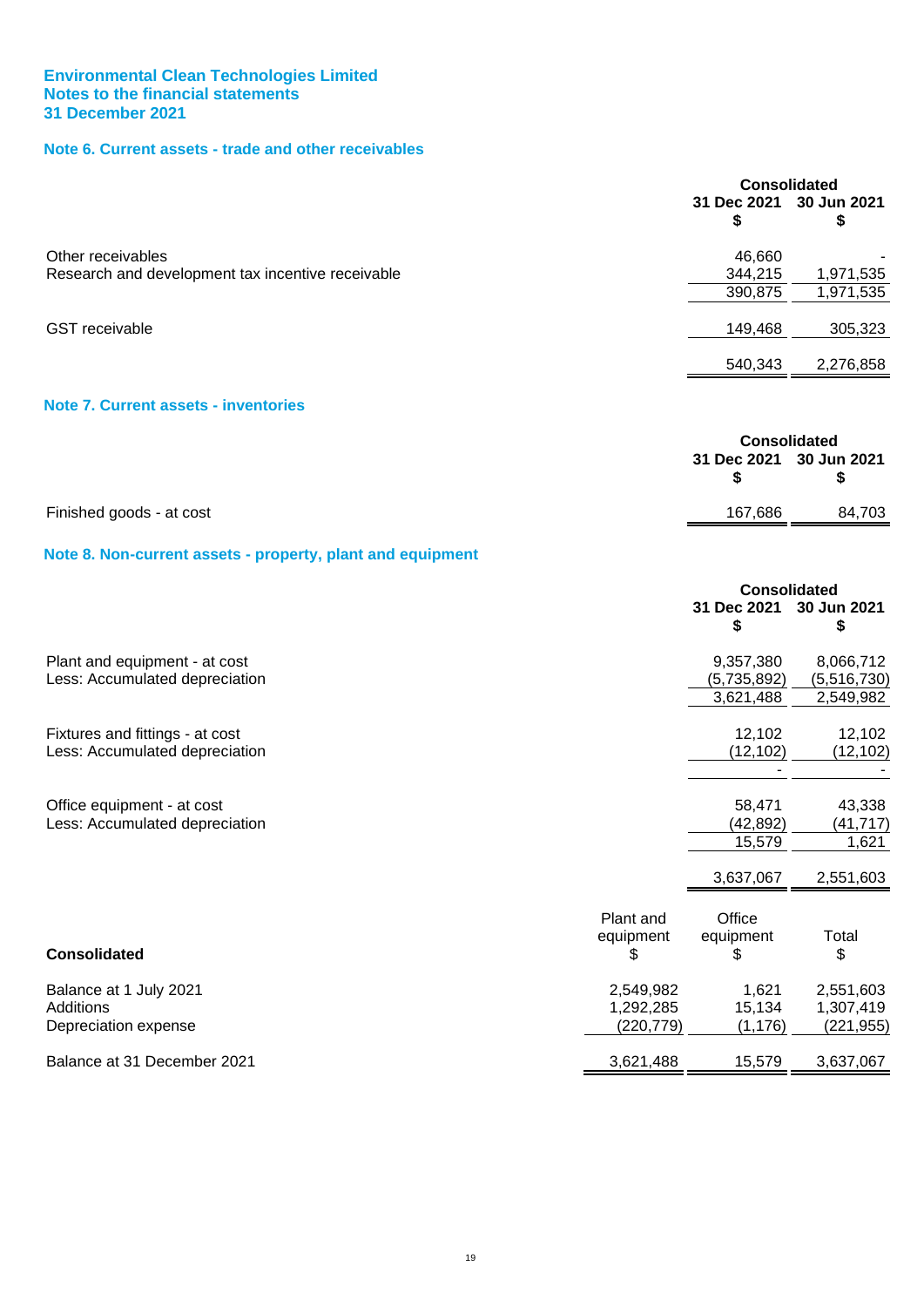#### **Note 9. Current liabilities - borrowings**

<span id="page-22-0"></span>

|                                                                                  |                         | <b>Consolidated</b> |  |
|----------------------------------------------------------------------------------|-------------------------|---------------------|--|
|                                                                                  | 31 Dec 2021 30 Jun 2021 |                     |  |
| Research and development structured finance loan<br>Convertible promissory notes | 1,180,248<br>94,875     | 1,259,039           |  |
| Equipment finance                                                                | 12,054                  | 26,519              |  |
|                                                                                  | 1,287,177               | 1,285,558           |  |

#### *Convertible promissory notes*

On 7 September 2021, the Company raised \$3,000,000 through the issue of convertible promissory notes to sophisticated investors. On issue, the notes were initially recognised in the following components:

|                                             | <b>Consolidated</b><br>31 Dec 2021 |
|---------------------------------------------|------------------------------------|
| Debt component recognised at amortised cost | 1,799,863                          |
| Derivative liability component              | 300,000                            |
| Equity component                            | 564,137                            |
| Share based payments reserve                | 336,000                            |
| Convertible promissory notes capital raised | 3,000,000                          |

The debt component was measured using a discounted cash flow methodology where future contractual cash flows were discounted at a rate of 38.6%. This rate represents an estimated rate of interest applied at issue date by the market to instruments of comparable credit status and providing substantially the same cash flows, on the same terms, but without the conversion option, as well as amortising the transaction costs associated with the issue of the notes.

The term of the convertible promissory notes is 24 months and they entitle the holder to interest at a rate of 5% p.a. (uncompounded). Where a redemption notice is given within 1 month following 2021 AGM or Second Meeting date (defined as on or before a date that is 6 months following the date of the 2021 Annual General Meeting), the amount payable is the total face value of the note plus capitalised interest ('outstanding amount') plus 10% of the face value. Where a redemption notice is given within 1 month following any other General Meeting Date, the amount payable is the outstanding amount plus 20%. As the Company does not have an unconditional right to avoid settlement within 12 months of balance date, the notes are classified as current liabilities.

The notes are convertible at the lower of \$0.01 or a 20% discount to the volume weighted average price. The derivative liability component represents the obligation to convert such notes at a 20% discount should holders exercise such an option. Such as option is measured at fair value. The equity component represents the value inherent in the ability of holders to exercise at \$0.01.

On 21 December 2021, notes with a carrying value of \$1,919,764 (principal plus accrued interest) were converted into shares and ECTOE options of the Company. The conversion into shares includes accrued interest whereas the conversion into options is based upon the initial convertible promissory note amount hence the number of shares and options issued are different. This resulted in the issue of 290,152,876 shares and 286,000,000 ECTOE options. The value of the derivative liability calculated as being extinguished was \$239,668. The value of the derivative remaining at reporting date is \$11,620. Notes with a face value of \$140,000 remain on issue at reporting date.

#### <span id="page-22-1"></span>**Note 10. Current liabilities - other financial liabilities**

| <b>Consolidated</b>     |       |  |  |
|-------------------------|-------|--|--|
| 31 Dec 2021 30 Jun 2021 |       |  |  |
|                         |       |  |  |
|                         | 3.857 |  |  |

Earn-out provision - COLDry  $3,85$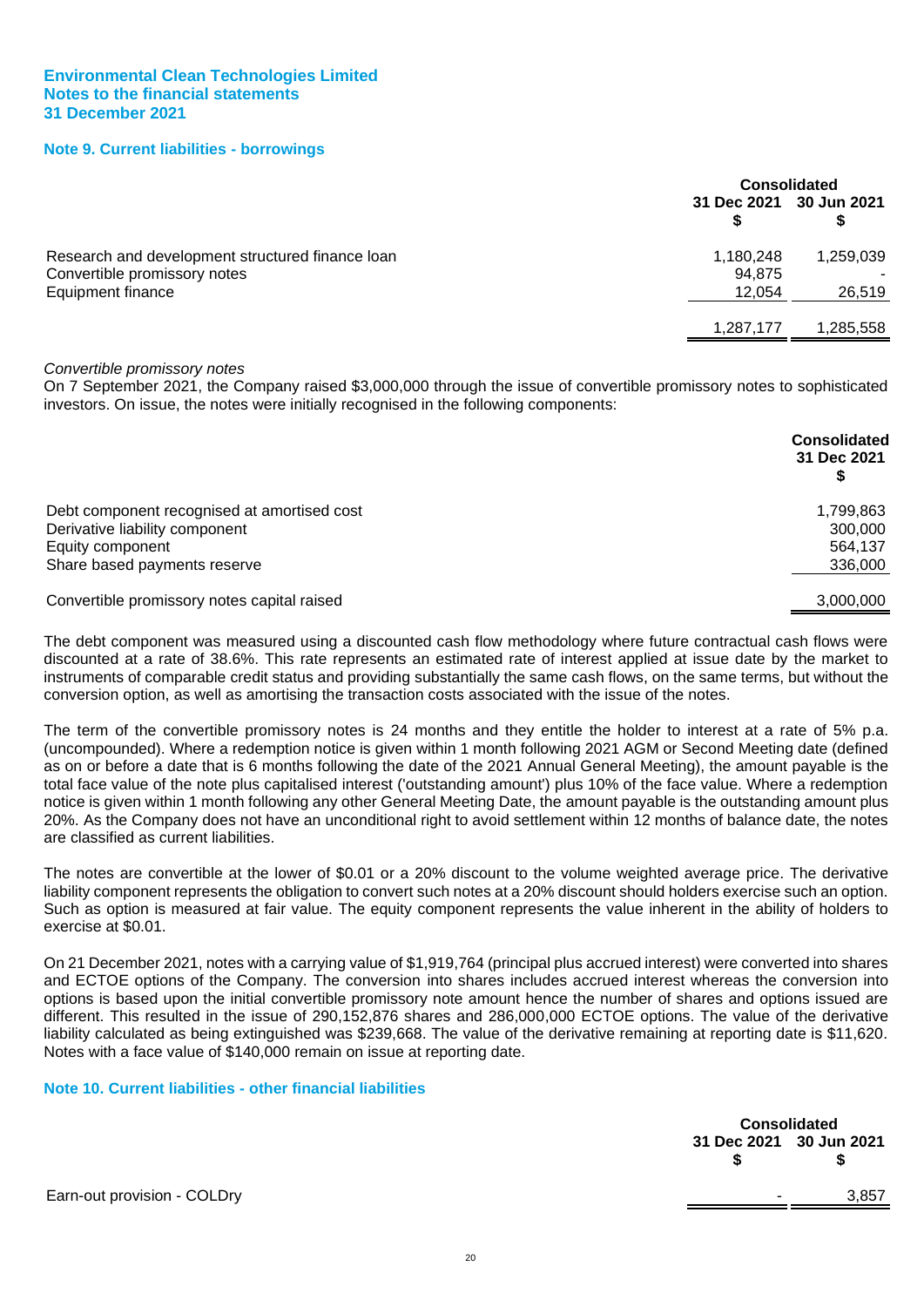# **Note 11. Non-current liabilities - other financial liabilities**

<span id="page-23-0"></span>

|                                                                                                                 |                                         | Consolidated                          |                      |
|-----------------------------------------------------------------------------------------------------------------|-----------------------------------------|---------------------------------------|----------------------|
|                                                                                                                 |                                         | 31 Dec 2021<br>S                      | 30 Jun 2021<br>\$    |
| Earn-out provision - COLDry<br>Deferred consideration - Matmor                                                  |                                         | 1,679,769<br>291,751                  | 1,507,894<br>289,638 |
|                                                                                                                 |                                         | 1,971,520                             | 1,797,532            |
|                                                                                                                 | Earn-out<br>creditor -<br><b>COLDry</b> | Deferred<br>consideration<br>- Matmor | Total                |
| Opening balance (current and non-current liabilities)<br>Remeasurement to fair value (charge to profit or loss) | 1,511,751<br>168,018                    | 289,638<br>2,113                      | 1,801,389<br>170,131 |
| Closing balance (current and non-current liabilities)                                                           | 1,679,769                               | 291,751                               | 1,971,520            |

### **Note 12. Equity - issued capital**

<span id="page-23-1"></span>

|                                                                 |                              | <b>Consolidated</b>                        |                   |                        |
|-----------------------------------------------------------------|------------------------------|--------------------------------------------|-------------------|------------------------|
|                                                                 | 31 Dec 2021<br><b>Shares</b> | 30 Jun 2021<br><b>Shares</b>               | 31 Dec 2021<br>\$ | 30 Jun 2021<br>S       |
| Ordinary shares - fully paid<br>Treasury shares                 | 4,500,000                    | 1,320,152,614 10,000,929,918<br>55,000,000 | 82,906,006        | 81,091,892             |
| ELF share capital                                               | 210,654,588                  | 1,775,320,034                              |                   |                        |
|                                                                 |                              | 1,535,307,202 11,831,249,952               | 82,906,006        | 81,091,892             |
| Movements in ordinary share capital                             | <b>Date</b>                  | No of shares                               |                   |                        |
| <b>Balance</b>                                                  | 1 July 2021                  | 10,000,929,918                             |                   | 81,091,892             |
| Consolidation of share capital                                  | 1 July 2021                  | (9,000,836,396)                            |                   |                        |
| Share based payments                                            | 1 July 2021                  | 1,000,000                                  | \$0.010           | 10,000                 |
| Share based payments                                            | 30 August 2021               | 9,000,000                                  | \$0.010           | 90,000                 |
| Equity component of convertible promissory notes                | 7 September 2021             |                                            |                   | 384,136                |
| Share based payments                                            | 4 October 2021               | 18,000,000                                 | \$0.010           | 180,000                |
| Share based payments                                            | 14 October 2021              | 1,877,415                                  | \$0.010           | 18,774                 |
| <b>Exercise of options</b>                                      | 26 November 2021             | 2,000                                      | \$0.030           | 60                     |
| Exercise of options                                             | 10 December 2021             | 26,800                                     | \$0.030           | 805                    |
| Conversion of convertible promissory notes<br>Share issue costs | 21 December 2021             | 290, 152, 877                              | \$0.010           | 1,395,339<br>(265,000) |
| <b>Balance</b>                                                  | 31 December 2021             | 1,320,152,614                              |                   | 82,906,006             |
| <b>Movements in treasury shares</b>                             | <b>Date</b>                  |                                            | No of shares      | \$                     |
| <b>Balance</b>                                                  |                              | 1 July 2021                                | 55,000,000        |                        |
| Consolidation of share capital                                  |                              | 1 July 2021                                | (49,500,000)      |                        |
| Release of shares                                               |                              | 14 October 2021                            | (1,000,000)       |                        |
| <b>Balance</b>                                                  |                              | 31 December 2021                           | 4,500,000         |                        |
|                                                                 |                              |                                            |                   |                        |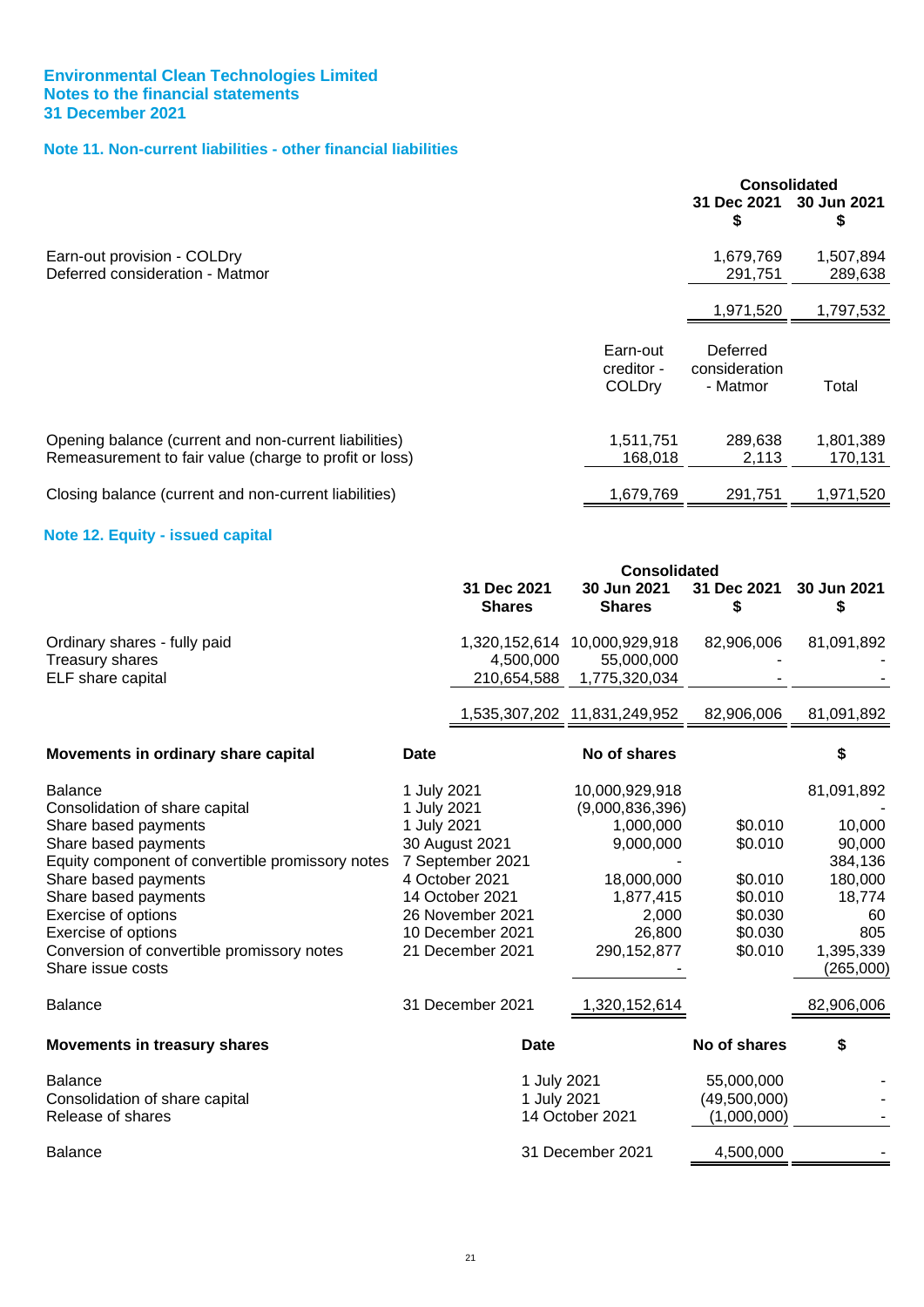#### **Note 12. Equity - issued capital (continued)**

| Movements in ELF share capital | Date             | No of shares    |  |
|--------------------------------|------------------|-----------------|--|
| <b>Balance</b>                 | 1 July 2021      | 1,775,320,034   |  |
| Consolidation of share capital | 1 July 2021      | (1,597,788,031) |  |
| Placement                      | 30 August 2021   | 35,000,000      |  |
| Share based payment            | 14 October 2021  | (1,877,415)     |  |
| <b>Balance</b>                 | 31 December 2021 | 210,654,588     |  |
|                                |                  |                 |  |

#### *Ordinary shares*

Ordinary shares entitle the holder to participate in dividends and any proceeds on the realisation of net assets in the event of a winding up of the Company. The fully paid ordinary shares have no par value and the Company does not have a limited amount of authorised capital.

On 1 July 2021, the Company has (following shareholder approval) consolidated its issued capital on a 10 for 1 basis.

#### *Treasury shares*

Treasury shares are shares in the Company that are held by ECT Finance Ltd, a subsidiary of the Company, prior to their allocation to shareholders under equity loan funding (ELF) arrangements with shareholders.

#### *Equity lending facility (ELF) share capital*

The Company's subsidiary, ECT Finance Ltd, has entered into limited recourse loans with option-holders (Participants) allowing them to obtain finance to exercise share options issued by the Company. Shares in ECT were issued on exercise of options in accordance with the Loan and Security Agreement (the Agreement) of the Equity Lending Facility (ELF).

All shares issued pursuant to the ELF and which are financed by limited recourse loans are considered, for accounting purposes, to be options issued. As a result, neither the value of the loans receivable, nor the value of shares issued, are recognised in the financial statements. Where the company receives funds from Participants in the form of principal or interest, such amounts are treated as the receipt of option premium and recognised in the option reserve until the loan is settled. Loans expire within 2-3 years from issue and interest is charged at commercial rates of interest.

Notwithstanding any other provision of the ELF, each Participant has a legal and beneficial interest in the ELF shares issued to them except that any dealings with those ELF shares by the Participant is restricted in accordance with the Agreement. ELF shares rank equally with all existing ordinary shares of the Company from the date of issue in respect of all rights issues, bonus issues, dividends and other distributions to, or entitlements of, ordinary shareholders. On termination of the loan facility, the Participant may elect to settle the loan or default on the loan and the Company would enforce the return of the ELF shares back to the Company, subject to requirements of the Corporations Act and as outlined in the Agreement signed by each borrower.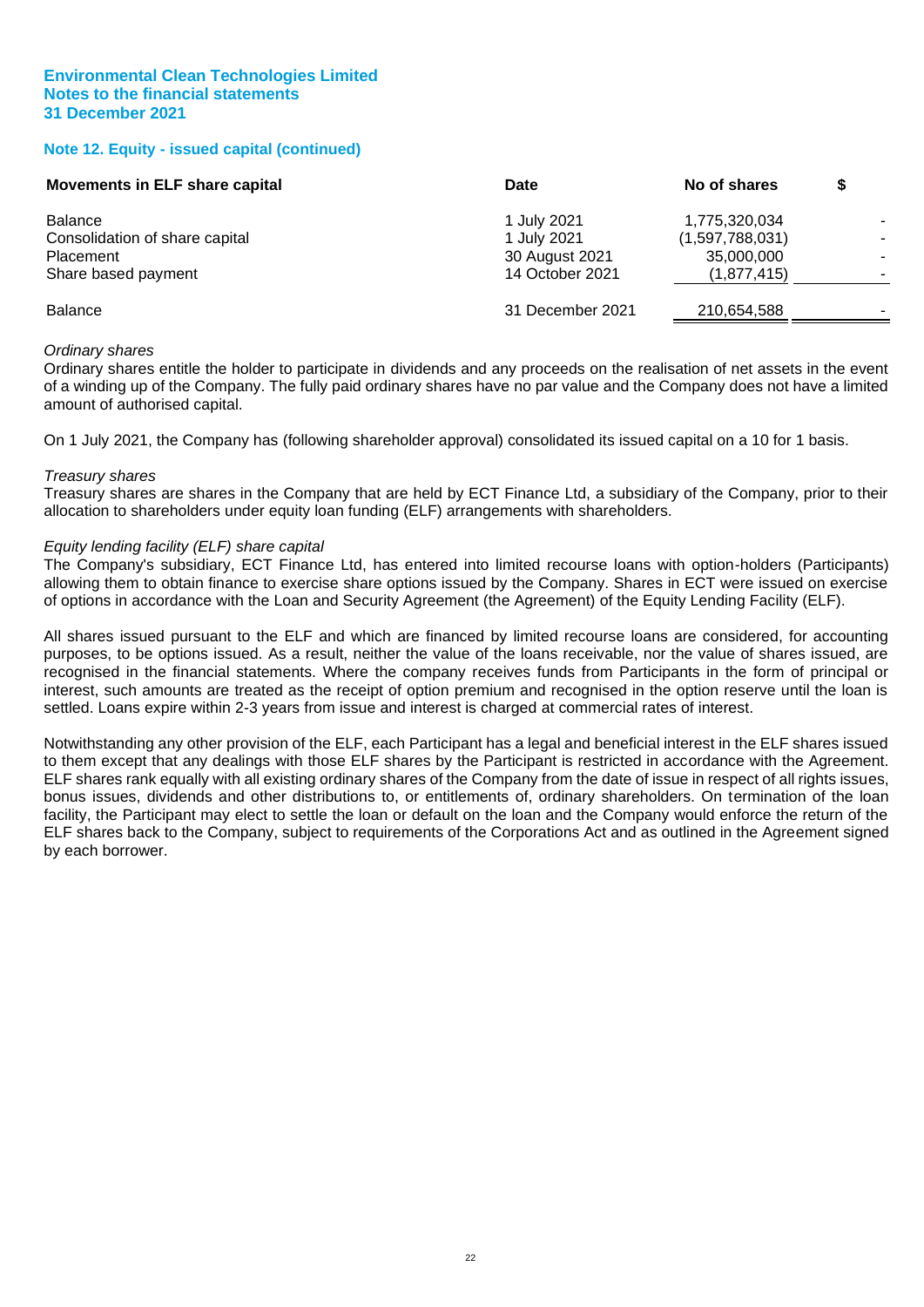#### **Note 12. Equity - issued capital (continued)**

#### *ECTOE Options on issue*

ECTOE options on issue at the start of the year had an exercise price of \$0.003. On 1 July 2021, the Company's share capital and options were consolidated on the basis of 1 share/option for every 10 on issue.

Details of ECTOE options on issue during the year are as follows:

|                                                           | Date             | Movement           | <b>Balance</b> |
|-----------------------------------------------------------|------------------|--------------------|----------------|
| Balance of ECTOE options on issue                         | 1 July 2021      |                    | 2,440,206,487  |
| Consolidation                                             | 1 July 2021      | (2, 196, 185, 753) | 244,020,734    |
| <b>Placement</b>                                          | 14 July 2021     | 50,000,000         | 294,020,734    |
| Share based payments (lead manager fee - share placement) | 30 August 2021   | 75,000,000         | 369,020,734    |
| Share based payments (lead manager fee - share placement) | 30 August 2021   | 3,000,000          | 372,020,734    |
| Share based payments (lead manager fee - convertible      | 4 October 2021   |                    |                |
| promissory notes)                                         |                  | 150,000,000        | 522,020,734    |
| Share based payments (lead manager fee - convertible      | 4 October 2021   |                    |                |
| promissory notes)                                         |                  | 15,000,000         | 537,020,734    |
| Exercise of options                                       | 26 November 2021 | (2.000)            | 537,018,734    |
| Exercise of options                                       | 10 December 2021 | (26,800)           | 536,991,934    |
| Issue and placement (convertible promissory notes)        | 30 December 2021 | 286,000,000        | 822,991,934    |
| Share based payments (issue of options to lead manager)   | 30 December 2021 | 3,000,000          | 825,991,934    |

#### **Note 13. Equity - reserves**

<span id="page-25-0"></span>

|                              |                         | <b>Consolidated</b>      |  |  |
|------------------------------|-------------------------|--------------------------|--|--|
|                              | 31 Dec 2021 30 Jun 2021 |                          |  |  |
| Share-based payments reserve | 538,958                 | $\overline{\phantom{a}}$ |  |  |
| Options reserve              | 882,379                 | 118,285                  |  |  |
|                              | 1,421,337               | 118,285                  |  |  |

#### *Share-based payments reserve*

The reserve is used to recognise the value of equity benefits provided to employees and directors as part of their remuneration, and other parties as part of their compensation for services.

#### *Options reserve*

The balance of the options reserve recognises the value of consideration received for options issued that remain unexercised and value of options issued on settlement of convertible promissory notes. Such options may include those issued as sharebased payments and receipt of principal and interest on ELF loan repayments which are treated as receipt of option premium for accounting purposes. Movements in the reserve are provided below.

|                                                                | <b>Share based</b><br>payments<br>reserve | <b>ECTOE</b><br>options<br>reserve | <b>Total</b> |
|----------------------------------------------------------------|-------------------------------------------|------------------------------------|--------------|
| Balance at 1 July 2021                                         |                                           | 118.285                            | 118,285      |
| Issue of options on settlement of convertible promissory notes | ۰                                         | 764.094                            | 764.094      |
| Share based payments issued during period                      | 538,958                                   |                                    | 538,958      |
|                                                                | 538,958                                   | 882.379                            | 1.421.337    |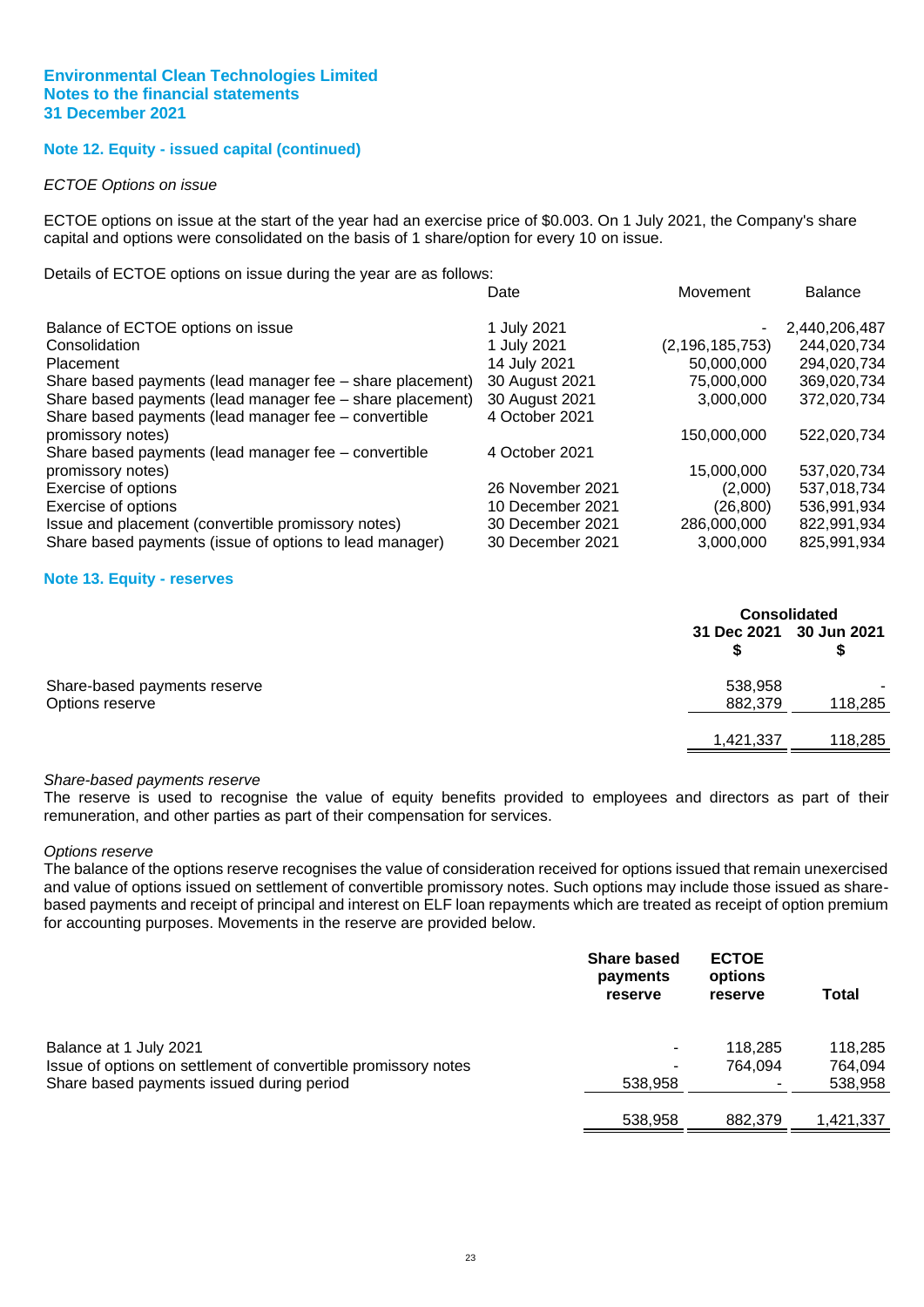#### **Note 14. Fair value measurement**

The carrying values of financial assets and financial liabilities presented in these financial statements represent a reasonable approximation of fair value unless otherwise stated.

The following tables detail the consolidated entity's assets and liabilities, measured or disclosed at fair value, using a three level hierarchy, based on the lowest level of input that is significant to the entire fair value measurement, being:

Level 1: Quoted prices (unadjusted) in active markets for identical assets or liabilities that the entity can access at the measurement date

Level 2: Inputs other than quoted prices included within Level 1 that are observable for the asset or liability, either directly or indirectly

Level 3: Unobservable inputs for the asset or liability

| Consolidated - 31 Dec 2021                                   | Level 1<br>\$ | Level 2<br>\$ | Level 3   | Total<br>\$ |
|--------------------------------------------------------------|---------------|---------------|-----------|-------------|
| Liabilities                                                  |               |               |           |             |
| Derivative liability related to convertible promissory notes |               |               | 11.620    | 11,620      |
| Deferred consideration - Matmor Assets                       |               |               | 291.751   | 291.751     |
| Earn-out provision - COLDry IP                               |               |               | 1,679,769 | 1,679,769   |
| <b>Total liabilities</b>                                     |               |               | 1.983.140 | 1,983,140   |
| Consolidated - 30 Jun 2021                                   | Level 1<br>\$ | Level 2<br>\$ | Level 3   | Total<br>\$ |
| Liabilities                                                  |               |               |           |             |
| Deferred consideration - Matmor Assets                       |               |               | 289,638   | 289,638     |
| Earn-out provision - COLDry IP                               |               |               | 1,511,751 | 1,511,751   |
| <b>Total liabilities</b>                                     |               |               | 1,801,389 | 1,801,389   |

There were no transfers between levels during the financial half-year.

The carrying amounts of trade and other receivables and trade and other payables approximate their fair values due to their short-term nature.

The fair value of financial liabilities is estimated by discounting the forecast cash flows required to discharge the liability at the current market interest rate that is available for similar financial liabilities. Movements in the fair value of the financial liabilities are disclosed in the respective notes.

*Valuation techniques for fair value measurements categorised within level 2 and level 3* The above financial liabilities have been valued using a discounted cash flow model. Refer to the respective notes for further details.

#### *Level 3 liabilities*

Movements in level 3 liabilities during the current financial half-year are as follows:

|                                              | Derivative<br>liability<br>Convertible | Deferred<br>consideration | Earn-out                         |             |
|----------------------------------------------|----------------------------------------|---------------------------|----------------------------------|-------------|
| <b>Consolidated</b>                          | promissory<br>notes<br>\$              | Matmor<br>Assets<br>\$    | provision<br><b>COLDrv</b><br>\$ | Total<br>\$ |
| Balance at 1 July 2021                       |                                        | 289.638                   | 1.511.751                        | 1,801,389   |
| Initial recognition                          | 300,000                                |                           |                                  | 300,000     |
| Remeasurement to fair value                  | (48.712)                               |                           |                                  | (48,712)    |
| Settlement on conversion of promissory notes | (239,668)                              |                           |                                  | (239, 668)  |
| Losses recognised in profit or loss          |                                        | 2,113                     | 168.018                          | 170,131     |
| Balance at 31 December 2021                  | 11,620                                 | 291,751                   | 1.679.769                        | 1,983,140   |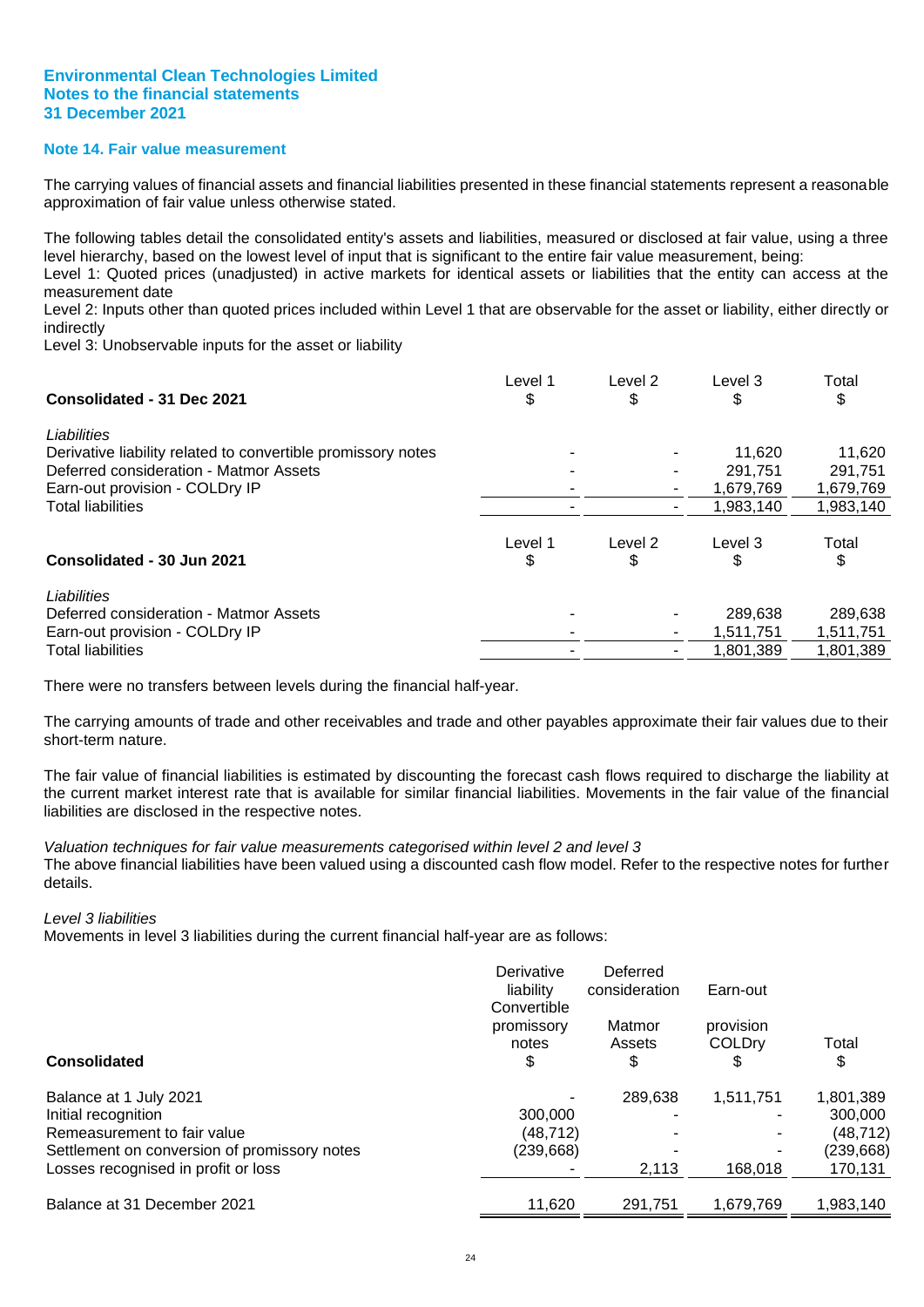#### **Note 14. Fair value measurement (continued)**

The level 3 liabilities unobservable inputs and sensitivity are as follows:

| Description                      | Unobservable inputs                                             | Potential range      | Sensitivity                                                                                                                                                                                                                                                                                                                                                                                                            |
|----------------------------------|-----------------------------------------------------------------|----------------------|------------------------------------------------------------------------------------------------------------------------------------------------------------------------------------------------------------------------------------------------------------------------------------------------------------------------------------------------------------------------------------------------------------------------|
| COLDry earn-out<br>provision     | Discount rate                                                   | 14% - 24% (19% used) | A change in this rate of 5% would have an effect<br>of: +5%: decreasing the carrying value of the<br>liability by \$534,994 (and decreasing the loss);<br>and -5%: increasing the carrying value of the<br>liability by \$127,198 (and increasing the loss).                                                                                                                                                           |
|                                  | Timing of production to Dec 2021 onwards<br>discharge liability |                      | The rate of payment of the earn-out liability is<br>linked to the expected timing of plant production.<br>Obligations are currently forecast to commence<br>next year from small production, escalating in<br>forward years through commercial scale up. A<br>change in timing of the commercial scale<br>commencement of +1 year from that currently<br>forecast would reduce the loss and liability by<br>\$369,901. |
| Matmor deferred<br>consideration | Discount rate                                                   |                      | 25% - 35% (30% used) A change in this rate of 5% would have an effect<br>of: +5%: decreasing the carrying value of the<br>liability by \$100,975 (and decreasing the loss);<br>and -5%: increasing the carrying value of the<br>liability by \$80,778 (and increasing the loss).                                                                                                                                       |
|                                  | Timing of significant<br>trigger events                         | Dec 2021 to Dec 2029 | Should the next major trigger event and<br>subsequent events be delayed by +1 year from<br>that currently forecast, that would reduce the<br>loss and liability by \$90,989.                                                                                                                                                                                                                                           |

#### **Note 15. Commitments**

**Consolidated 31 Dec 2021 30 Jun 2021 \$ \$**

#### *Capital commitments*

Committed at the reporting date but not recognised as liabilities, payable: Property, plant and equipment 1,208,505 586,228

A contract for purchase of a property in Yallourn, Victoria for the Company's proposed hydrogen refinery project was entered into as per the Company's announcement to the market on 23 November 2021. Settlement of the purchase price amounting to \$950,000 will occur in February 2022.

\$258,505 (30 June 2021: \$586,228) of the above capital commitments relates to orders made for the equipment at Bacchus Marsh.

#### *Purchasing commitments*

On 28 May 2021, the Company signed a coal supply agreement with EnergyAustralia for the supply of lignite from their Yallourn mine (refer ASX announcement dated 3 June 2021). The agreement specified a minimum annual quantity to be purchased of 50,000 tonnes or other agreed amount for the next 5 years.

#### **Note 16. Related party transactions**

#### *Parent entity*

Environmental Clean Technologies Limited is the parent entity.

25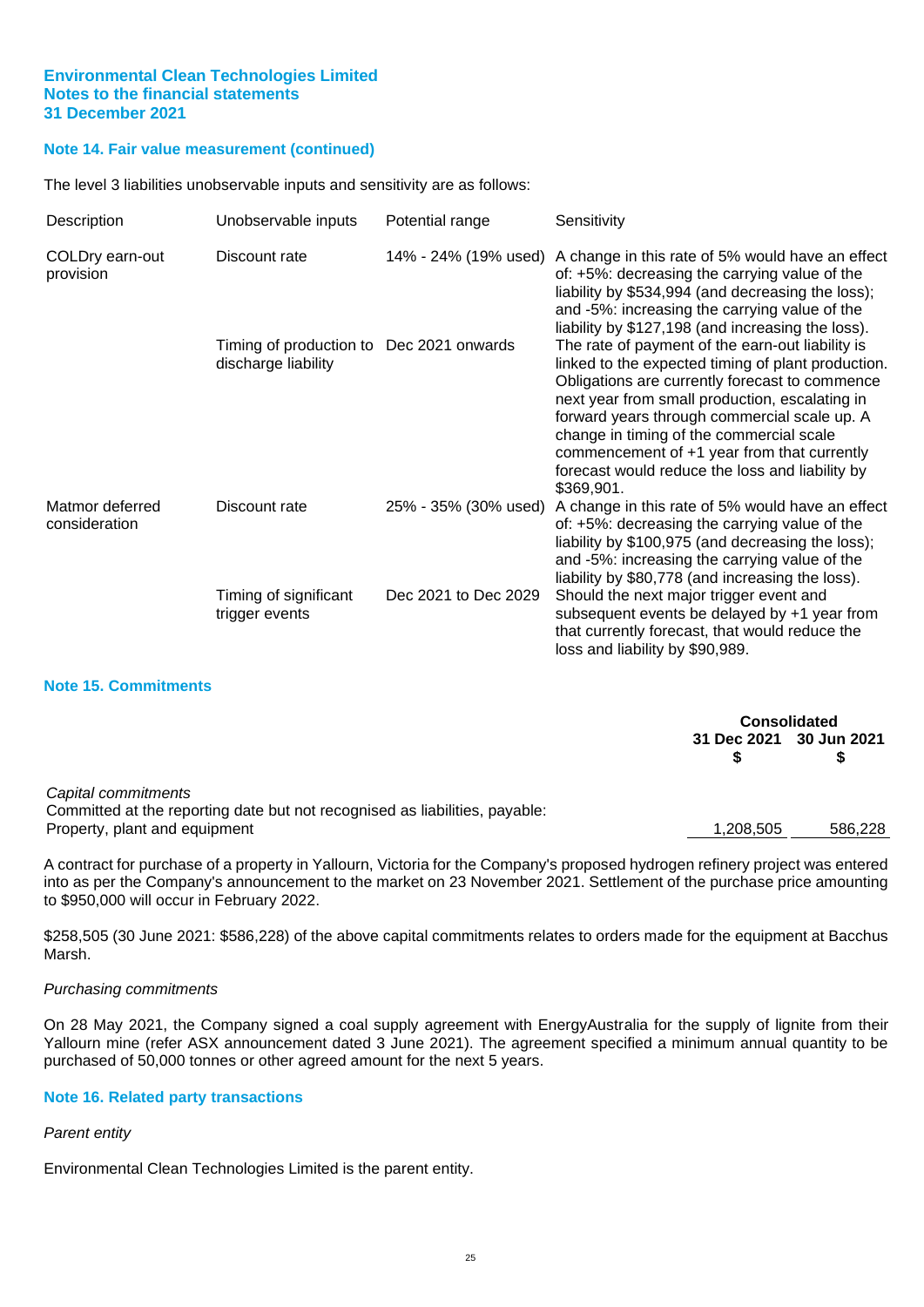#### **Note 16. Related party transactions (continued)**

#### *Transactions with related parties*

During the current half year, the Company continued to rent a forklift from Glenn Fozard at a cost of \$750 per month (plus GST). The arrangement was initially for a 12-month period and has been extended on a month-to-month basis. This arrangement replaced a prior rental agreement for a less suitable and older forklift with another supplier which was costing the Company \$753 per month.

There were no other transactions with related parties during the current and previous financial half-year.

#### *Receivable from and payable to related parties*

There were no trade receivables from, or trade payables to, related parties at the current and previous reporting date.

#### *Loans to/from related parties*

On 30 September 2021, Mr Glenn Fozard borrowed \$40,000 from the Company to fund his subscription to the convertible promissory note issue. The loan is interest bearing at a rate of 4.52% p.a. and is being repaid at \$5,000 per month. At 31 December 2021, the loan balance was \$30,000. Shares issued that relate to the remaining loan balance are escrowed until payment is made.

On 30 September 2021, Mr Ashley Moore Fozard borrowed \$20,000 from the Company to fund his subscription to the convertible promissory note issue. The loan is interest bearing at a rate of 4.52% p.a. and is being repaid at \$3,333 per month. At 31 December 2021, the loan balance was \$10,000. Shares issued that relate to the remaining loan balance are escrowed until payment is made.

#### **Note 17. Events after the reporting period**

#### *Sale of Wood247 business*

On 17 January 2022, the Company announced to the market its intention to sell the retail recycled hardwood briquette business, Wood247. This decision was made after the completion of its pilot period and a strategic review of the business. It was determined that the Wood247 business was inconsistent with the key strategic objectives of the Company with respect to Net Zero and hydrogen technologies.

#### *Site Purchased for Proposed Hydrogen Refinery Project*

On 22 February 2022, the Company settled the purchase of a site in Yallourn that will be suitable for its proposed hydrogen refinery project. Refer 'Review of Operations' section above for further details.

#### *Convertible Promissory Notes*

On 21 January 2022, the Company issued and allotted 8,646,713 fully paid ordinary shares and 8,500,000 ECTOE options upon the conversion of promissory notes as approved by shareholders at the Company's AGM in December 2021.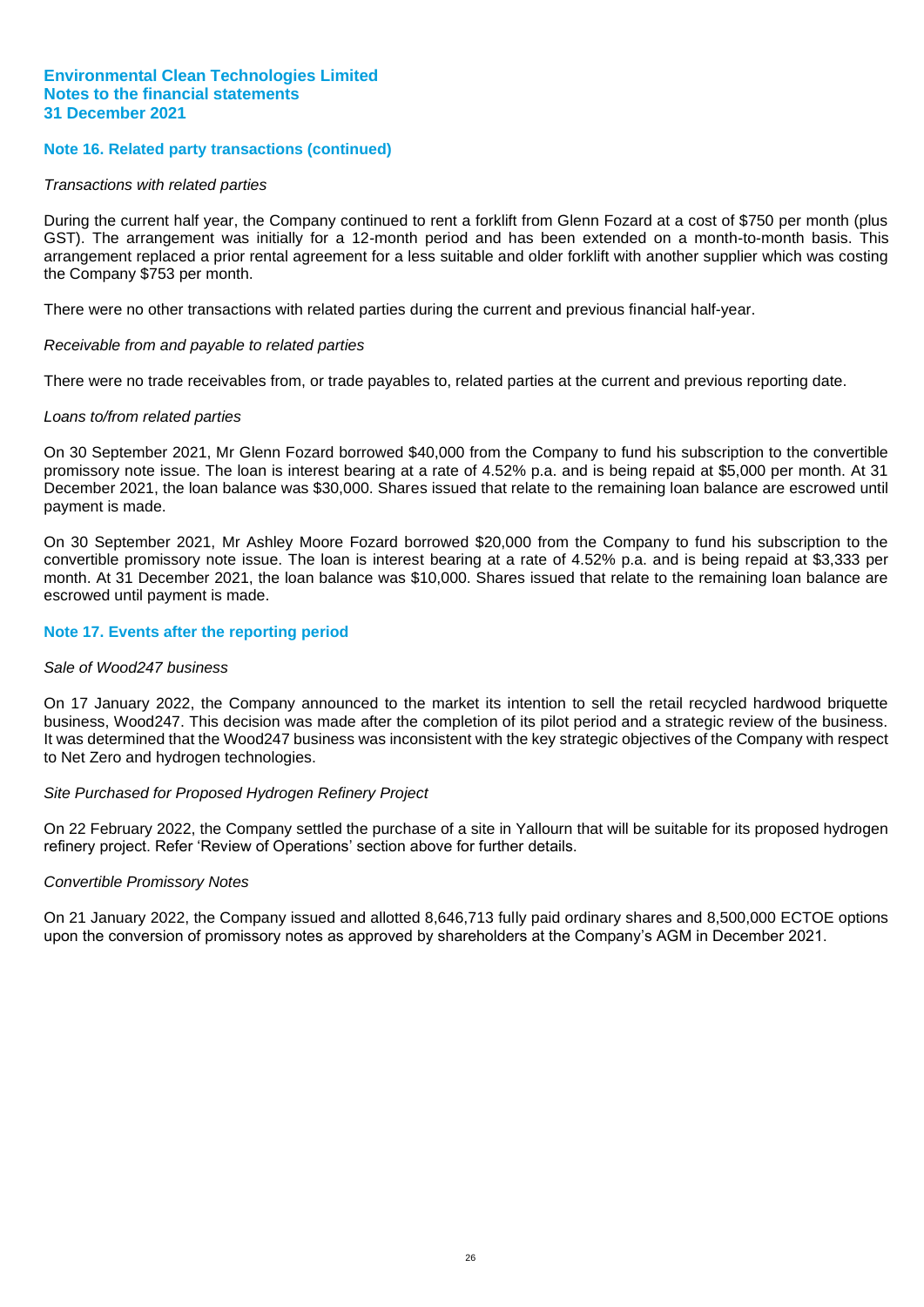#### **Note 17. Events after the reporting period (continued)**

#### *Release of Shares from Escrow*

On 15 February 2022, 65,000,000 fully paid ordinary shares and 26,000,000 ECTOE options were released from escrow following receipt of \$650,000 which repaid the ELFs issued to Challenge Bricks and Roofing Pty Ltd and nominees. Refer ASX announcement 9 February 2022. A further 18,261,835 ECTOE options were released from another ELF in the name of Iain McEwin. These options were released to Mr McEwin in lieu of a performance fee for arranging the early repayment of the ELF issued to Challenge Bricks and Roofing Pty Ltd and nominees.

On 24 February 2022, 625,001 shares were released from escrow to both Glenn Fozard and James Blackburn in settlement of directors' fees payable in lieu of cash. The issue of shares in lieu of being paid in cash, which was approved by shareholders at the Company's 2020 AGM, is now complete.

#### *InvestVictoria R&D loan*

On 25 February 2022, the Company received \$788,000 which is the second and final tranche of its loan from InvestVictoria. This brings the total principal of the loan to \$1,968,000. The loan is secured by the Company's expected 2021/22 R&D incentive.

No other matter or circumstance has arisen since 31 December 2021 that has significantly affected, or may significantly affect the consolidated entity's operations, the results of those operations, or the consolidated entity's state of affairs in future financial years.

#### **Note 18. Earnings per share**

<span id="page-29-0"></span>

|                                                                                                 | <b>Consolidated</b><br>31 Dec 2021 31 Dec 2020<br>S | \$                 |
|-------------------------------------------------------------------------------------------------|-----------------------------------------------------|--------------------|
| Loss after income tax attributable to the owners of Environmental Clean Technologies<br>Limited | (1,903,827)                                         | (217, 973)         |
|                                                                                                 | <b>Cents</b>                                        | <b>Cents</b>       |
| Basic loss per share<br>Diluted loss per share                                                  | (0.187)<br>(0.187)                                  | (0.028)<br>(0.028) |
|                                                                                                 | <b>Number</b>                                       | <b>Number</b>      |
| Weighted average number of ordinary shares used in calculating basic earnings per<br>share      | 1,019,828,227                                       | 787,380,354        |
| Weighted average number of ordinary shares used in calculating diluted earnings per<br>share    | 1,019,828,227                                       | 787,380,354        |

The weighted average number of ordinary shares for the period ended 31 December 2020 has been restated for the effect of the consolidation of share capital on the basis of 1 shares for every 10 shares on issue completed on 1 July 2021, in accordance with AASB 133 'Earnings per share'.

**Number**

|                                                                                                 | number          |
|-------------------------------------------------------------------------------------------------|-----------------|
| Weighted average number of ordinary shares used in calculating basic earnings per share (before |                 |
| restatement)                                                                                    | 7,873,803,544   |
| Adjustment required by AASB 133 'Earnings per share'                                            | (7,086,423,190) |
| Weighted average number of ordinary shares used in calculating basic earnings per share (after  |                 |
| restatement)                                                                                    | 787,380,354     |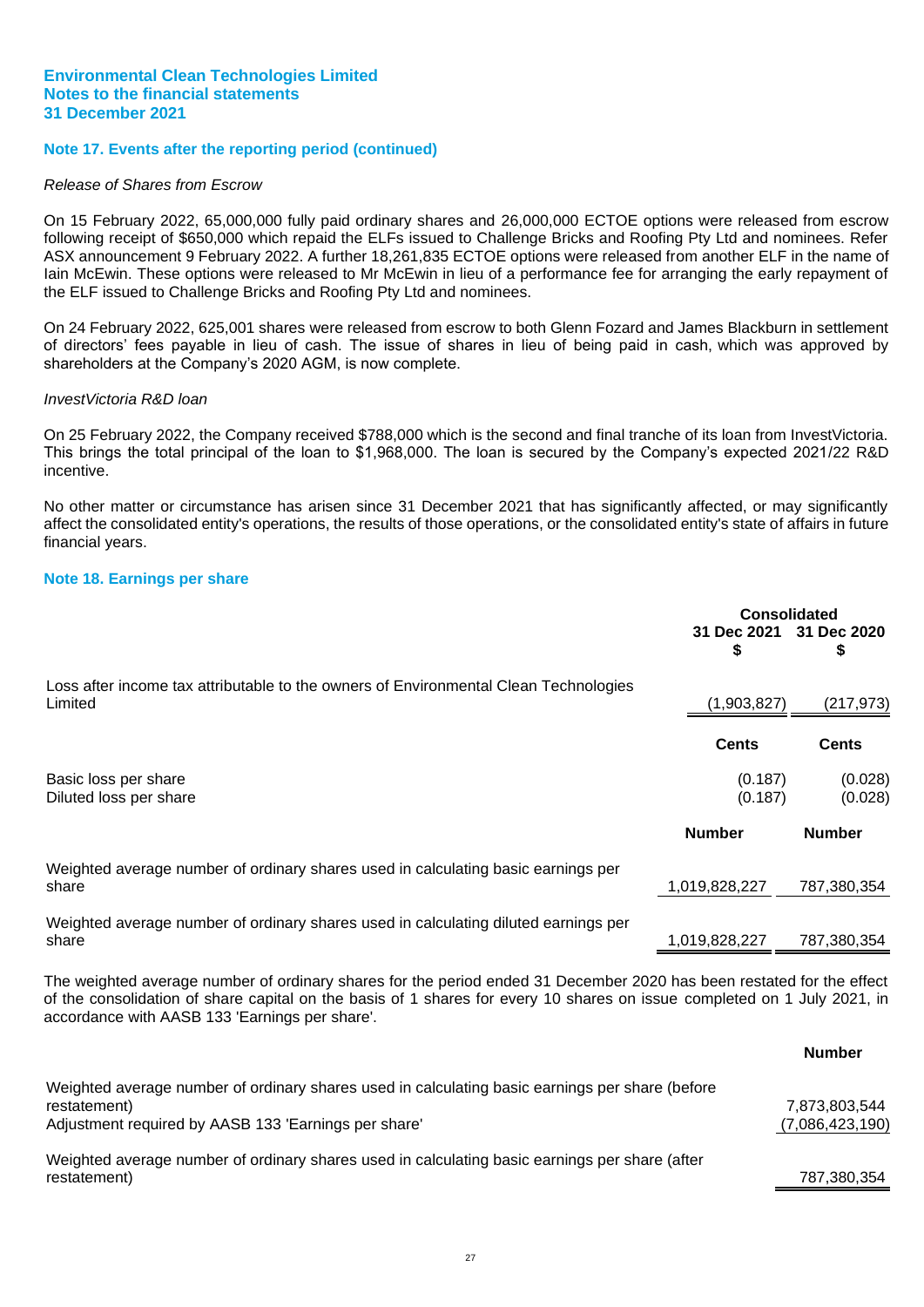In the directors' opinion:

- the attached financial statements and notes comply with the Corporations Act 2001, Australian Accounting Standard AASB 134 'Interim Financial Reporting', the Corporations Regulations 2001 and other mandatory professional reporting requirements;
- the attached financial statements and notes give a true and fair view of the consolidated entity's financial position as at 31 December 2021 and of its performance for the financial half-year ended on that date; and
- there are reasonable grounds to believe that the Company will be able to pay its debts as and when they become due and payable.

Signed in accordance with a resolution of directors made pursuant to section 303(5)(a) of the Corporations Act 2001.

On behalf of the directors

Glenn Fozard Managing Director

28 February 2022 Melbourne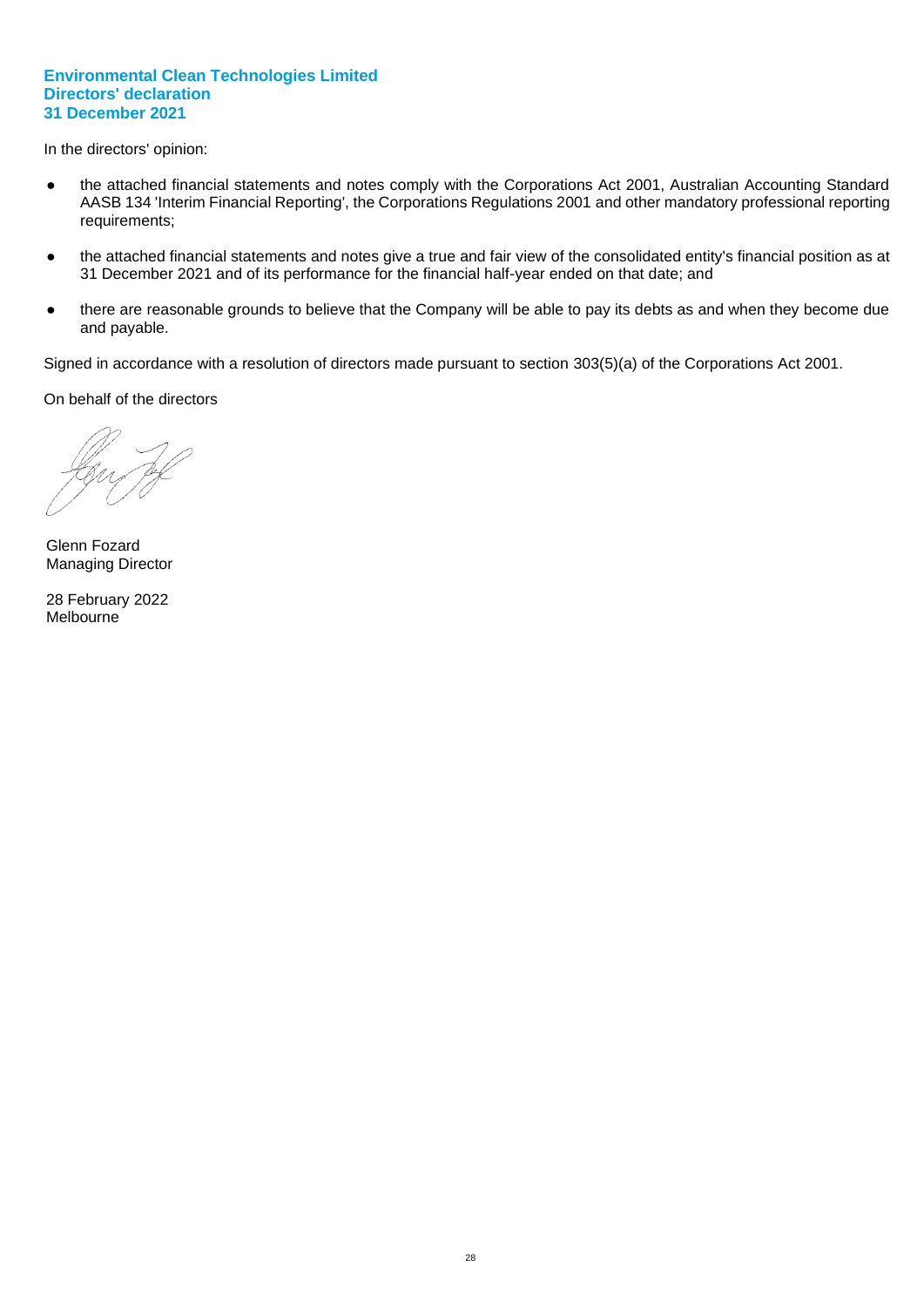

Collins Square, Tower Four Level 18, 727 Collins Street Melbourne VIC 3008 GPO Box 5099 Melbourne VIC 3001 Australia

# **INDEPENDENT AUDITOR'S REVIEW REPORT**

To the members of Environmental Clean Technologies Limited

# **Report on the Half-Year Financial Report**

#### **Conclusion**

We have reviewed the half-year financial report of Environmental Clean Technologies Limited (the Company) and its subsidiaries (the Group), which comprises the statement of financial position as at 31 December 2021, the statement of profit or loss and other comprehensive income, the statement of changes in equity and the statement of cash flows for the half-year ended on that date, a summary of significant accounting policies and other explanatory information, and the directors' declaration.

Based on our review, which is not an audit, we have not become aware of any matter that makes us believe that the accompanying half-year financial report of the Group does not comply with the *Corporations Act 2001* including:

- (i) Giving a true and fair view of the Group's financial position as at 31 December 2021 and of its financial performance for the half-year ended on that date; and
- (ii) Complying with Accounting Standard AASB 134 *Interim Financial Reporting* and the *Corporations Regulations 2001.*

#### **Basis for conclusion**

We conducted our review in accordance with ASRE 2410 *Review of a Financial Report Performed by the Independent Auditor of the Entity*. Our responsibilities are further described in the *Auditor's Responsibilities for the Review of the Financial Report* section of our report. We are independent of the Company in accordance with the auditor independence requirements of the *Corporations Act 2001* and the ethical requirements of the Accounting Professional and Ethical Standards Board's APES 110 *Code of Ethics for Professional Accountants (including Independence Standards)* (the Code) that are relevant to the audit of the annual financial report in Australia. We have also fulfilled our other ethical responsibilities in accordance with the Code.

We confirm that the independence declaration required by the *Corporations Act 2001* which has been given to the directors of the Company, would be the same terms if given to the directors as at the time of this auditor's review report.

#### **Material uncertainty relating to going concern**

We draw attention to Note 2 in the financial report which describes the events and/or conditions which give rise to the existence of a material uncertainty that may cast significant doubt about the Group's ability to continue as a going concern and therefore the Group may be unable to realise its assets and discharge its liabilities in the normal course of business. Our conclusion is not modified in respect of this matter.